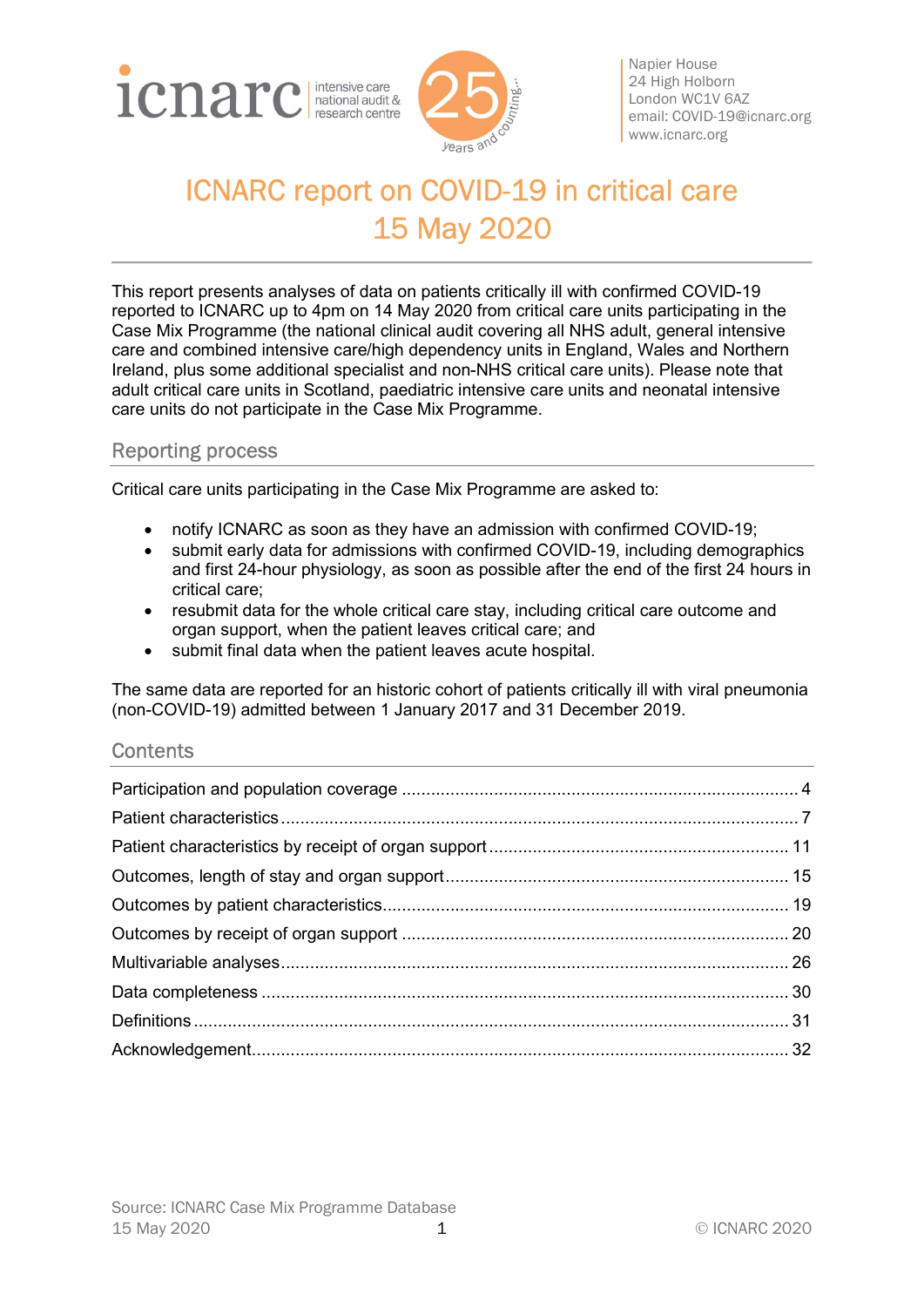# List of tables

| Table 1  |                                                                                      |
|----------|--------------------------------------------------------------------------------------|
| Table 2  | Patient characteristics: medical history and indicators of acute severity *  8       |
| Table 3  | Patient characteristics: demographics by receipt of respiratory support * 11         |
| Table 4  | Patient characteristics: medical history and indicators of acute severity by receipt |
| Table 5  | Patient characteristics: demographics by receipt of renal support * 13               |
| Table 6  | Patient characteristics: medical history and indicators of acute severity by receipt |
| Table 7  |                                                                                      |
| Table 8  |                                                                                      |
| Table 9  |                                                                                      |
| Table 10 | Outcome, length of stay and organ support by receipt of respiratory support * 22     |
| Table 11 | Outcome, length of stay and organ support by receipt of renal support $*$ 23         |
| Table 12 | Outcome by receipt of respiratory support * and patient characteristics 24           |
| Table 13 | Outcome by receipt of renal support * and patient characteristics 25                 |
| Table 14 |                                                                                      |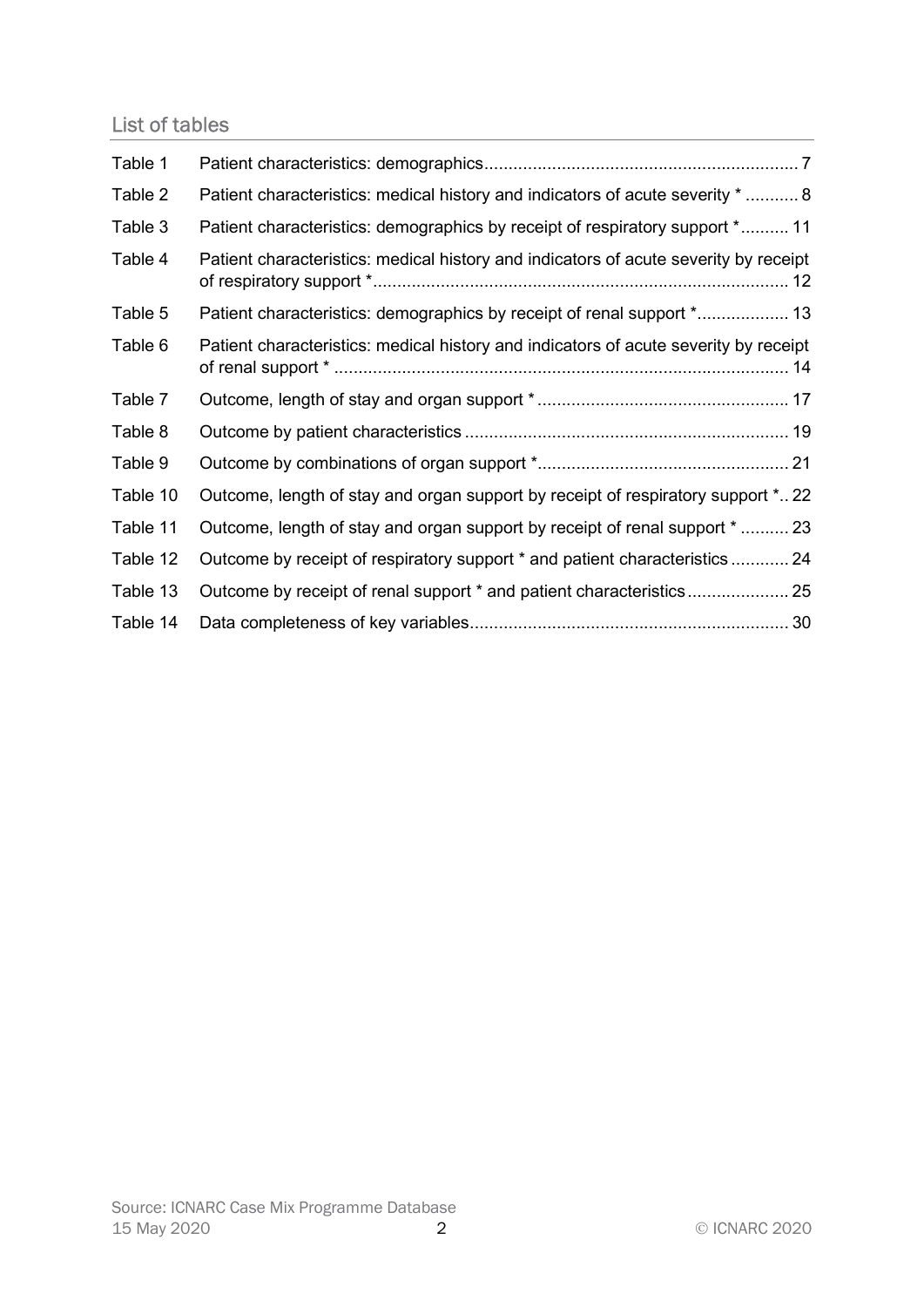# List of figures

| Figure 1  | Numbers of patients with data included in this report and outstanding * 4          |  |
|-----------|------------------------------------------------------------------------------------|--|
| Figure 2  | Number of new patients critically ill with confirmed COVID-19 by date of start of  |  |
|           |                                                                                    |  |
| Figure 3  | Cumulative number of patients critically ill with confirmed COVID-19 by date of    |  |
|           |                                                                                    |  |
| Figure 4  | Total number of patients critically ill with confirmed COVID-19 by date * 6        |  |
| Figure 5  | Number of admissions critically ill with confirmed COVID-19 by Critical Care       |  |
|           |                                                                                    |  |
| Figure 6  | Age and sex distribution of patients critically ill with confirmed COVID-19 9      |  |
| Figure 7  | Ethnicity distribution of patients critically ill with confirmed COVID-19 9        |  |
| Figure 8  | Index of Multiple Deprivation (IMD) * distribution of patients critically ill with |  |
|           |                                                                                    |  |
| Figure 9  | BMI distribution of patients critically ill with confirmed COVID-19 10             |  |
| Figure 10 |                                                                                    |  |
| Figure 11 | Survival and discharge among patients with at least 24h data received 16           |  |
| Figure 12 |                                                                                    |  |
| Figure 13 |                                                                                    |  |
| Figure 14 | 30-day survival by mechanical ventilation during the first 24 hours * 20           |  |
| Figure 15 | Hazard ratios and 95% confidence intervals from Cox proportional hazards           |  |
|           | regression model for death within 30 days following start of critical care:        |  |
|           |                                                                                    |  |
| Figure 16 | Hazard ratios and 95% confidence intervals from Cox proportional hazards           |  |
|           | regression model for death within 30 days following start of critical care:        |  |
|           |                                                                                    |  |
| Figure 17 | Hazard ratios and 95% confidence intervals from Cox proportional hazards           |  |
|           | regression model for death within 30 days following start of critical care:        |  |
|           |                                                                                    |  |

\* Please see individual notes for Tables/Figures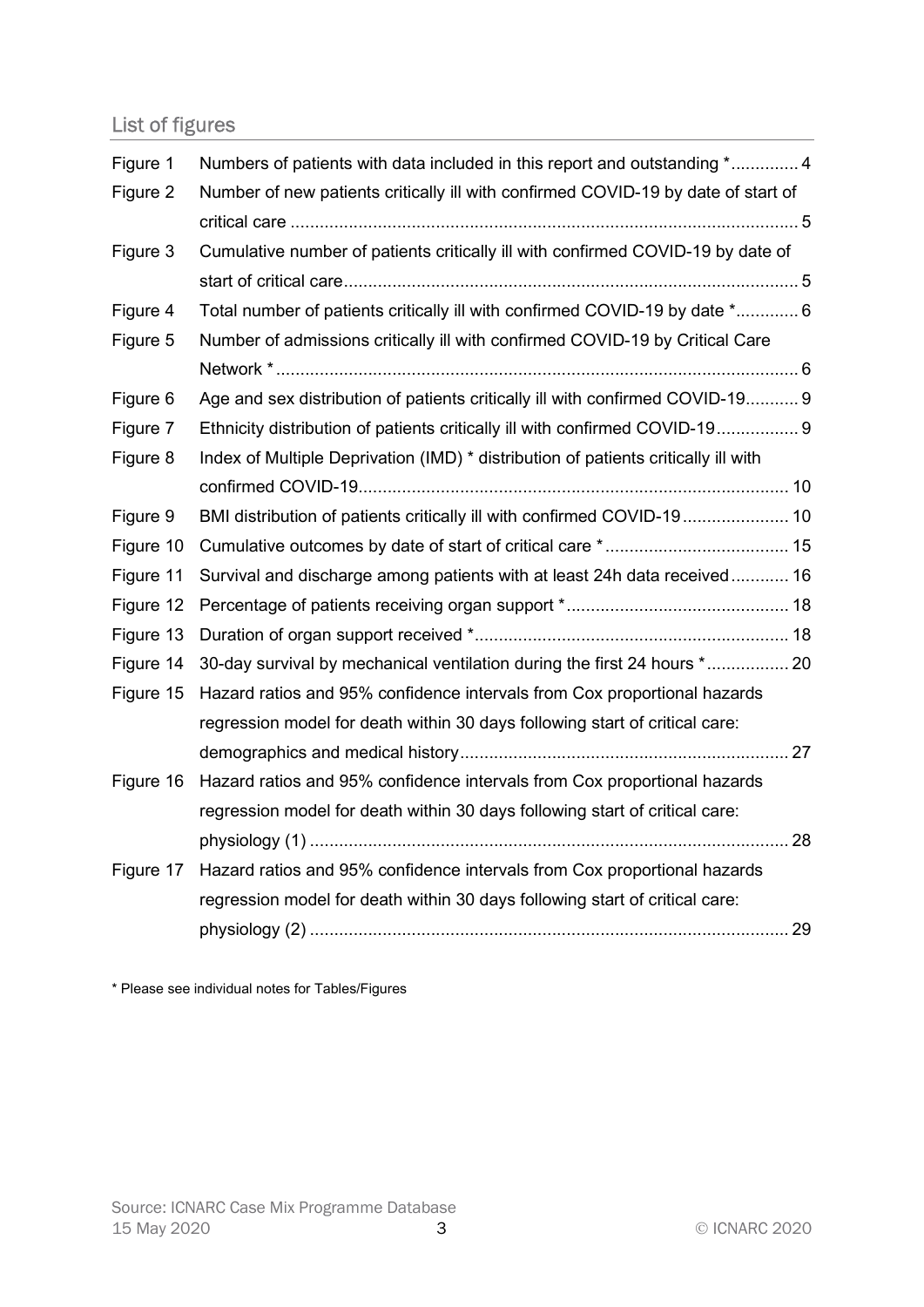# Participation and population coverage

Critical care unit participation

| Total number of units:                    | 289 |
|-------------------------------------------|-----|
| Units with at least one patient notified: | 252 |
| Units with zero patients:                 | -33 |
| Units with uncertain participation:       | Δ   |

#### Admissions to critical care

To date, ICNARC have been notified of 11,292 admissions for critical care with confirmed COVID-19, either at or after the start of critical care, in England, Wales and Northern Ireland. Of these, early data covering the first 24 hours of critical care have been submitted to ICNARC for 10,472 admissions for 8699 patients (Figure 1, Figure 2 and Figure 3). Of the 8699 patients, 6860 have outcomes reported and 1839 patients were last reported as still receiving critical care (Figure 4). The largest numbers of patients (2591) are being managed by the three London Operational Delivery Networks (Figure 5). Please note that Figure 2, Figure 3 and Figure 4 are affected by a variable lag time for submission of data of about 1-3 days (shaded grey).



#### Figure 1 Numbers of patients with data included in this report and outstanding \*

\* Please note that 24-hour data are considered outstanding where ICNARC was notified of the admission at least 48 hours previously and outcome data are considered outstanding when at least 10 days have elapsed since the start of critical care.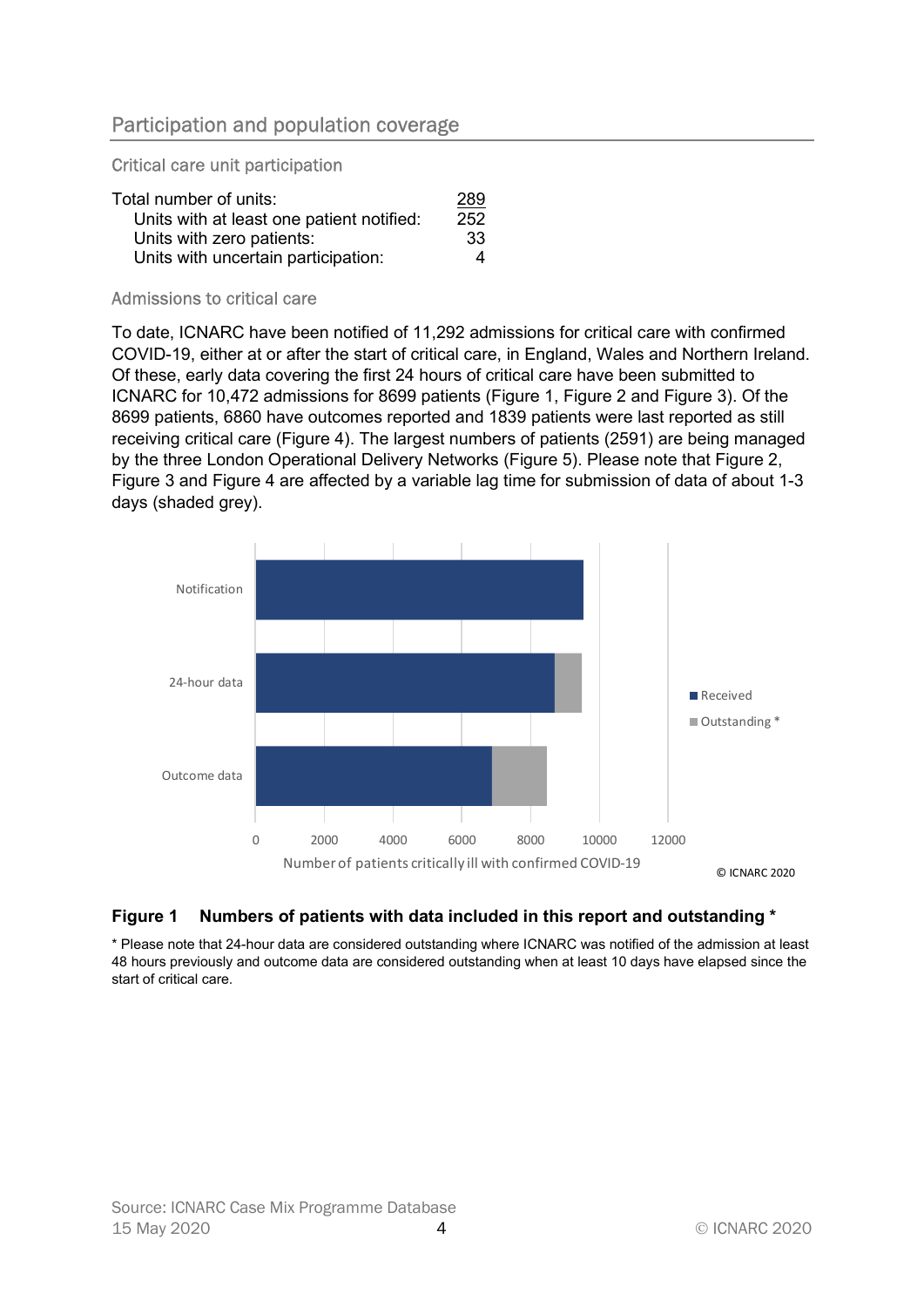

Figure 2 Number of new patients critically ill with confirmed COVID-19 by date of start of critical care

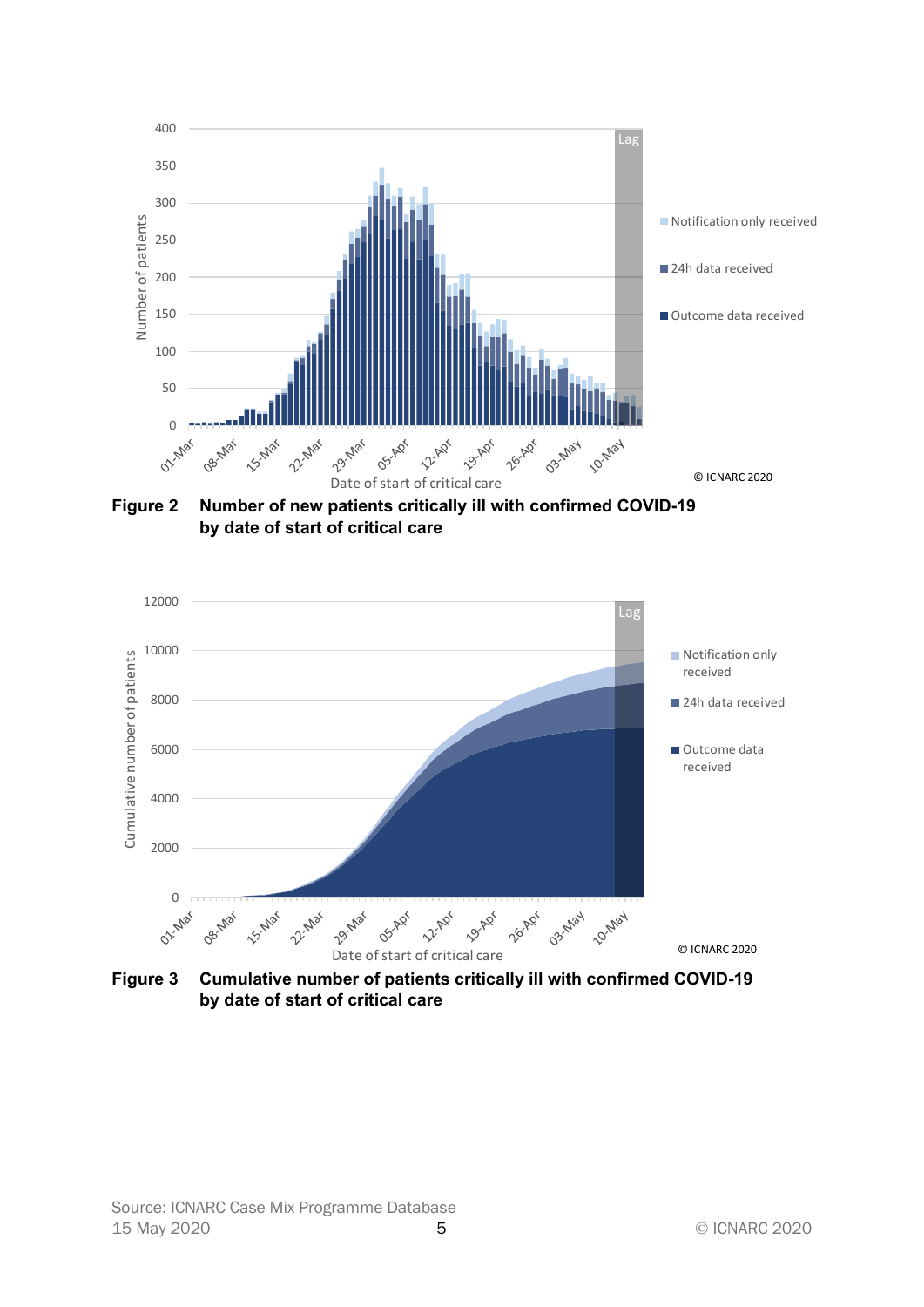



\* Please note that patients whose outcome data have not been received are assumed to remain in critical care as of 14 May 2020.



#### Figure 5 Number of admissions critically ill with confirmed COVID-19 by Critical Care Network \*

ODN: Organisational Delivery Network; CCN: Critical Care Network. \* Please note that this figure represents the number of admissions (i.e. includes transfers between units and readmissions) and NOT the number of patients.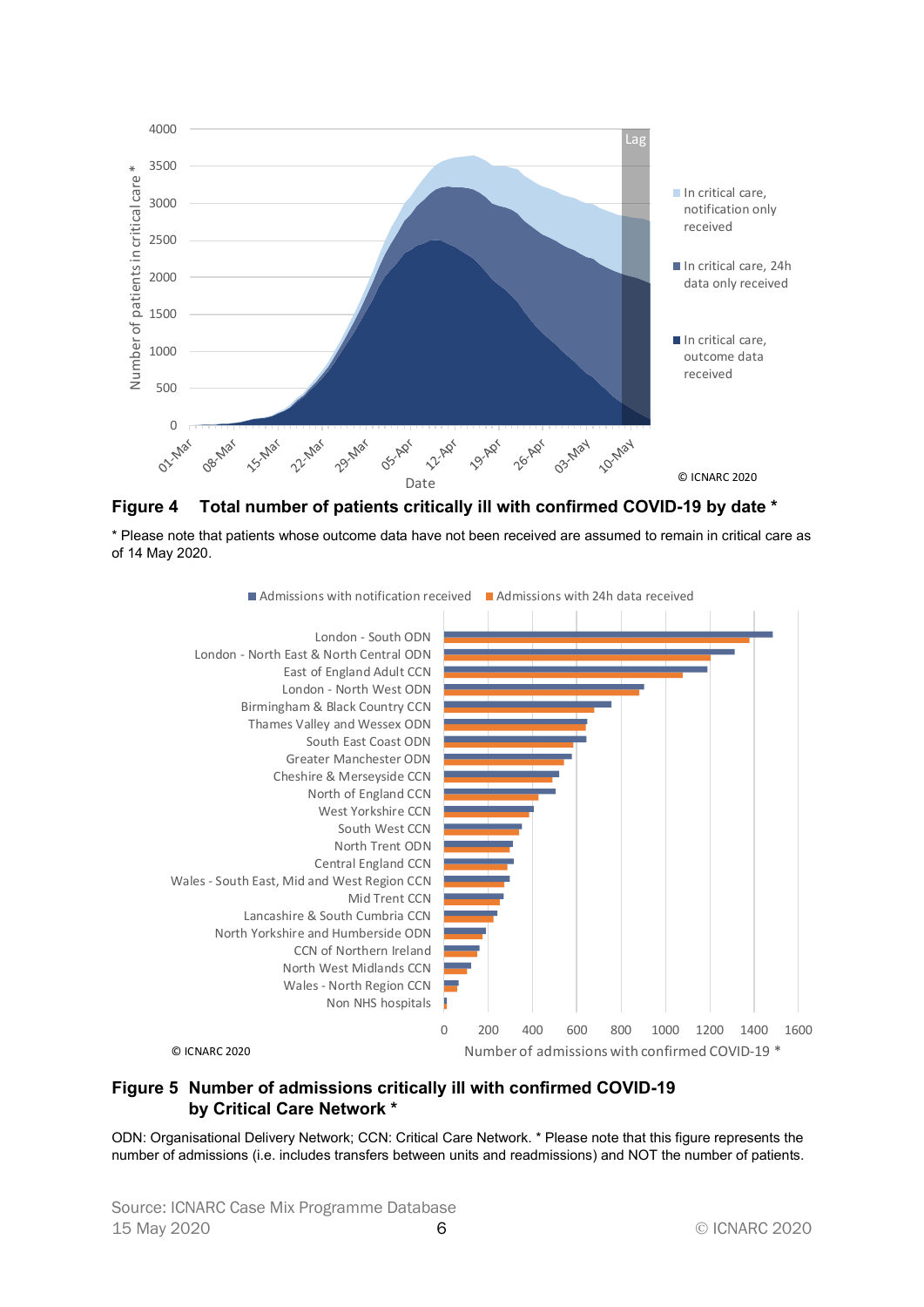# Patient characteristics

| Table 1 | <b>Patient characteristics: demographics</b> |
|---------|----------------------------------------------|
|         |                                              |

| Characteristics of patients critically ill with confirmed COVID-19 are summarised in Table 1<br>and Table 2 and compared with an historic cohort of patients critically ill with viral pneumonia<br>(non-COVID-19) admitted between 1 January 2017 and 31 December 2019. |                                                                          |                                                                                  |  |  |
|--------------------------------------------------------------------------------------------------------------------------------------------------------------------------------------------------------------------------------------------------------------------------|--------------------------------------------------------------------------|----------------------------------------------------------------------------------|--|--|
| <b>Patient characteristics: demographics</b><br>Table 1                                                                                                                                                                                                                  |                                                                          |                                                                                  |  |  |
| <b>Demographics</b>                                                                                                                                                                                                                                                      | <b>Patients with</b><br>confirmed COVID-19<br>and 24h data<br>$(N=8699)$ | <b>Patients with viral</b><br>pneumonia<br>(non-COVID-19), 2017-19<br>$(N=5782)$ |  |  |
| Age at admission (years) [N=8692]                                                                                                                                                                                                                                        |                                                                          |                                                                                  |  |  |
| Mean (SD)<br>Median (IQR)                                                                                                                                                                                                                                                | 58.6 (12.5)<br>60 (51, 67)                                               | 58.0 (17.4)<br>61 (48, 71)                                                       |  |  |
| Sex, n (%) [N=8694]                                                                                                                                                                                                                                                      |                                                                          |                                                                                  |  |  |
| Female                                                                                                                                                                                                                                                                   | 2513 (28.9)                                                              | 2641 (45.7)                                                                      |  |  |
| Male                                                                                                                                                                                                                                                                     | 6181 (71.1)                                                              | 3141 (54.3)                                                                      |  |  |
| Currently or recently pregnant, n (% of females aged 16-49) [N=598]                                                                                                                                                                                                      |                                                                          |                                                                                  |  |  |
| Currently pregnant                                                                                                                                                                                                                                                       | 23(3.8)                                                                  | 56 (7.4)                                                                         |  |  |
| Recently pregnant (within 6 weeks)                                                                                                                                                                                                                                       | 32(5.4)                                                                  | 29(3.8)                                                                          |  |  |
| Not known to be pregnant                                                                                                                                                                                                                                                 | 543 (90.8)                                                               | 674 (88.8)                                                                       |  |  |
| Ethnicity, n (%) [N=7852]                                                                                                                                                                                                                                                |                                                                          |                                                                                  |  |  |
| White                                                                                                                                                                                                                                                                    | 5242 (66.8)                                                              | 4951 (88.4)                                                                      |  |  |
| Mixed                                                                                                                                                                                                                                                                    | 134(1.7)                                                                 | 52(0.9)                                                                          |  |  |
| Asian                                                                                                                                                                                                                                                                    | 1191 (15.2)                                                              | 325(5.8)                                                                         |  |  |
| <b>Black</b>                                                                                                                                                                                                                                                             | 780 (9.9)                                                                | 155(2.8)                                                                         |  |  |
| Other                                                                                                                                                                                                                                                                    | 505(6.4)                                                                 | 117(2.1)                                                                         |  |  |
| Index of Multiple Deprivation (IMD) quintile *, n (%) [N=8530]                                                                                                                                                                                                           |                                                                          |                                                                                  |  |  |
| 1 (least deprived)                                                                                                                                                                                                                                                       | 1267 (14.9)                                                              | 873 (15.3)                                                                       |  |  |
| 2                                                                                                                                                                                                                                                                        | 1387 (16.3)                                                              | 999 (17.5)                                                                       |  |  |
| 3                                                                                                                                                                                                                                                                        | 1671 (19.6)                                                              | 1115 (19.5)                                                                      |  |  |
| Δ                                                                                                                                                                                                                                                                        | 2077 (24.3)                                                              | 1232 (21.6)                                                                      |  |  |
| 5 (most deprived)                                                                                                                                                                                                                                                        | 2128 (24.9)                                                              | 1489 (26.1)                                                                      |  |  |
| Body mass index *, n (%) [N=8012]                                                                                                                                                                                                                                        |                                                                          |                                                                                  |  |  |
| < 18.5                                                                                                                                                                                                                                                                   | 53(0.7)                                                                  | 310(5.5)                                                                         |  |  |
| $18.5 - 25$                                                                                                                                                                                                                                                              | 2044 (25.5)                                                              | 1933 (34.2)                                                                      |  |  |
| $25 - 30$                                                                                                                                                                                                                                                                | 2819 (35.2)                                                              | 1691 (29.9)                                                                      |  |  |
| $30 - 40$                                                                                                                                                                                                                                                                | 2484 (31.0)                                                              | 1330 (23.5)                                                                      |  |  |
| $40+$                                                                                                                                                                                                                                                                    | 612(7.6)                                                                 | 394(7.0)                                                                         |  |  |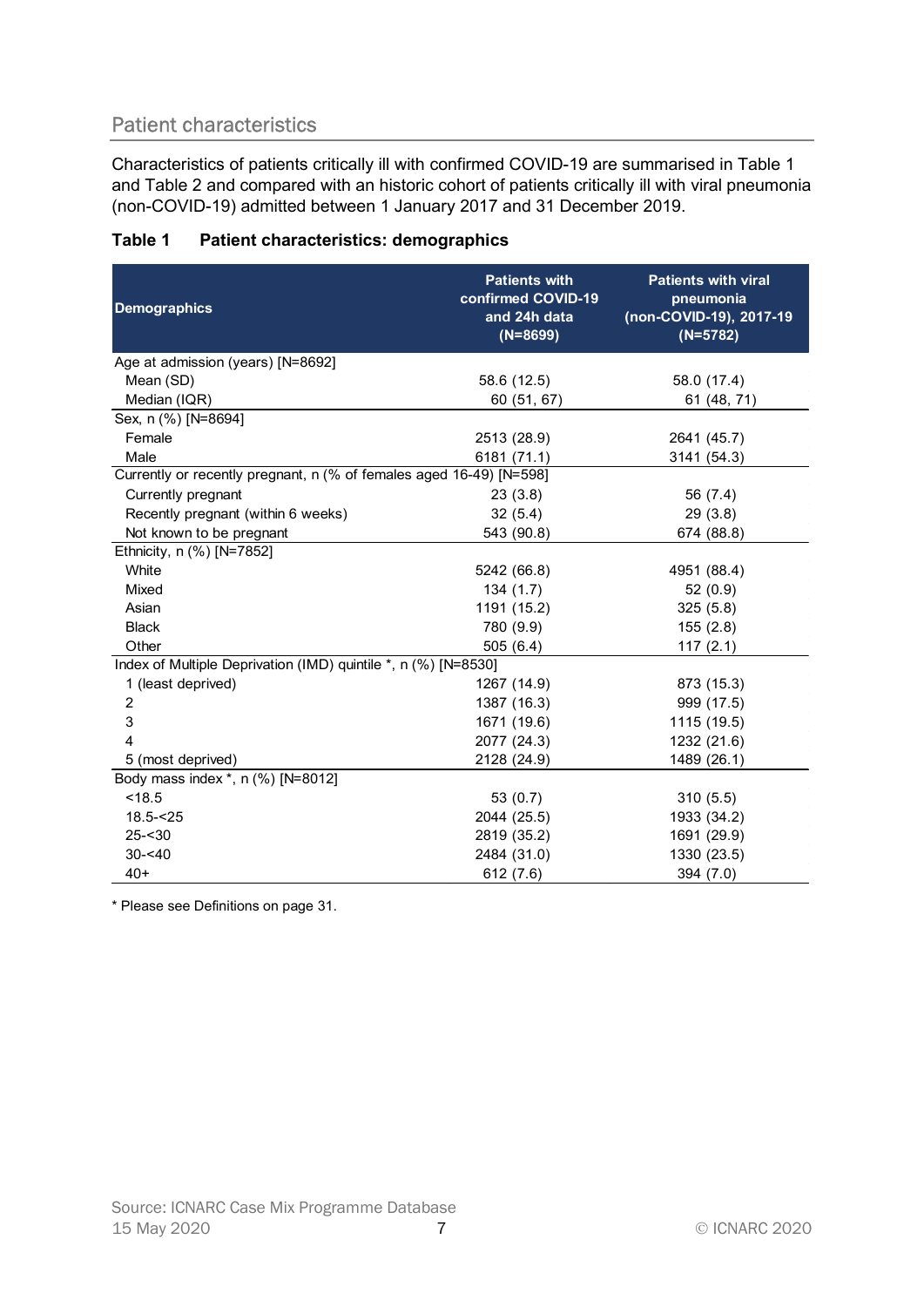| <b>Medical history</b><br>and 24h data<br>$(N=8699)$<br>$(N=5782)$<br>Dependency prior to admission to acute hospital, n (%) [N=8350]<br>Able to live without assistance in daily activities<br>7626 (91.3)<br>4244 (73.6)<br>Some assistance with daily activities<br>700 (8.4)<br>1392 (24.1)<br>Total assistance with all daily activities<br>24(0.3)<br>134(2.3)<br>Very severe comorbidities *, n (%) [N=8426]<br>Cardiovascular<br>37(0.4)<br>78 (1.4)<br>71(0.8)<br>295(5.1)<br>Respiratory<br>Renal<br>136(1.6)<br>120(2.1)<br>Liver<br>27(0.3)<br>54(0.9)<br>Metastatic disease<br>34(0.4)<br>68 (1.2)<br>Haematological malignancy<br>136(1.6)<br>268 (4.6)<br>Immunocompromise<br>276 (3.3)<br>503(8.7)<br>Prior hospital length of stay [N=8677]<br>Mean (SD)<br>2.4(6.7)<br>2.8(14.9)<br>Median (IQR)<br>1(0, 3)<br>1(0, 2)<br>CPR within previous 24h, n (%) [N=8587]<br>41 $(0.5)$<br>21(0.4)<br>In the community<br>In hospital<br>50(0.6)<br>85(1.5)<br>Indicator of acute severity<br>Mechanically ventilated within first 24h *, n (%)<br>5109 (63.2)<br>2482 (43.0)<br>$[N=8080]$<br>APACHE II Score [N=8310]<br>Mean (SD)<br>14.7(5.3)<br>17.2(6.3) |              | <b>Patients with</b><br>confirmed COVID-19 | Patient characteristics: medical history and indicators of acute severity *<br><b>Patients with viral</b><br>pneumonia |
|--------------------------------------------------------------------------------------------------------------------------------------------------------------------------------------------------------------------------------------------------------------------------------------------------------------------------------------------------------------------------------------------------------------------------------------------------------------------------------------------------------------------------------------------------------------------------------------------------------------------------------------------------------------------------------------------------------------------------------------------------------------------------------------------------------------------------------------------------------------------------------------------------------------------------------------------------------------------------------------------------------------------------------------------------------------------------------------------------------------------------------------------------------------------------|--------------|--------------------------------------------|------------------------------------------------------------------------------------------------------------------------|
|                                                                                                                                                                                                                                                                                                                                                                                                                                                                                                                                                                                                                                                                                                                                                                                                                                                                                                                                                                                                                                                                                                                                                                          |              |                                            | (non-COVID-19), 2017-19                                                                                                |
|                                                                                                                                                                                                                                                                                                                                                                                                                                                                                                                                                                                                                                                                                                                                                                                                                                                                                                                                                                                                                                                                                                                                                                          |              |                                            |                                                                                                                        |
|                                                                                                                                                                                                                                                                                                                                                                                                                                                                                                                                                                                                                                                                                                                                                                                                                                                                                                                                                                                                                                                                                                                                                                          |              |                                            |                                                                                                                        |
|                                                                                                                                                                                                                                                                                                                                                                                                                                                                                                                                                                                                                                                                                                                                                                                                                                                                                                                                                                                                                                                                                                                                                                          |              |                                            |                                                                                                                        |
|                                                                                                                                                                                                                                                                                                                                                                                                                                                                                                                                                                                                                                                                                                                                                                                                                                                                                                                                                                                                                                                                                                                                                                          |              |                                            |                                                                                                                        |
|                                                                                                                                                                                                                                                                                                                                                                                                                                                                                                                                                                                                                                                                                                                                                                                                                                                                                                                                                                                                                                                                                                                                                                          |              |                                            |                                                                                                                        |
|                                                                                                                                                                                                                                                                                                                                                                                                                                                                                                                                                                                                                                                                                                                                                                                                                                                                                                                                                                                                                                                                                                                                                                          |              |                                            |                                                                                                                        |
|                                                                                                                                                                                                                                                                                                                                                                                                                                                                                                                                                                                                                                                                                                                                                                                                                                                                                                                                                                                                                                                                                                                                                                          |              |                                            |                                                                                                                        |
|                                                                                                                                                                                                                                                                                                                                                                                                                                                                                                                                                                                                                                                                                                                                                                                                                                                                                                                                                                                                                                                                                                                                                                          |              |                                            |                                                                                                                        |
|                                                                                                                                                                                                                                                                                                                                                                                                                                                                                                                                                                                                                                                                                                                                                                                                                                                                                                                                                                                                                                                                                                                                                                          |              |                                            |                                                                                                                        |
|                                                                                                                                                                                                                                                                                                                                                                                                                                                                                                                                                                                                                                                                                                                                                                                                                                                                                                                                                                                                                                                                                                                                                                          |              |                                            |                                                                                                                        |
|                                                                                                                                                                                                                                                                                                                                                                                                                                                                                                                                                                                                                                                                                                                                                                                                                                                                                                                                                                                                                                                                                                                                                                          |              |                                            |                                                                                                                        |
|                                                                                                                                                                                                                                                                                                                                                                                                                                                                                                                                                                                                                                                                                                                                                                                                                                                                                                                                                                                                                                                                                                                                                                          |              |                                            |                                                                                                                        |
|                                                                                                                                                                                                                                                                                                                                                                                                                                                                                                                                                                                                                                                                                                                                                                                                                                                                                                                                                                                                                                                                                                                                                                          |              |                                            |                                                                                                                        |
|                                                                                                                                                                                                                                                                                                                                                                                                                                                                                                                                                                                                                                                                                                                                                                                                                                                                                                                                                                                                                                                                                                                                                                          |              |                                            |                                                                                                                        |
|                                                                                                                                                                                                                                                                                                                                                                                                                                                                                                                                                                                                                                                                                                                                                                                                                                                                                                                                                                                                                                                                                                                                                                          |              |                                            |                                                                                                                        |
|                                                                                                                                                                                                                                                                                                                                                                                                                                                                                                                                                                                                                                                                                                                                                                                                                                                                                                                                                                                                                                                                                                                                                                          |              |                                            |                                                                                                                        |
|                                                                                                                                                                                                                                                                                                                                                                                                                                                                                                                                                                                                                                                                                                                                                                                                                                                                                                                                                                                                                                                                                                                                                                          |              |                                            |                                                                                                                        |
|                                                                                                                                                                                                                                                                                                                                                                                                                                                                                                                                                                                                                                                                                                                                                                                                                                                                                                                                                                                                                                                                                                                                                                          |              |                                            |                                                                                                                        |
|                                                                                                                                                                                                                                                                                                                                                                                                                                                                                                                                                                                                                                                                                                                                                                                                                                                                                                                                                                                                                                                                                                                                                                          |              |                                            |                                                                                                                        |
|                                                                                                                                                                                                                                                                                                                                                                                                                                                                                                                                                                                                                                                                                                                                                                                                                                                                                                                                                                                                                                                                                                                                                                          |              |                                            |                                                                                                                        |
|                                                                                                                                                                                                                                                                                                                                                                                                                                                                                                                                                                                                                                                                                                                                                                                                                                                                                                                                                                                                                                                                                                                                                                          |              |                                            |                                                                                                                        |
|                                                                                                                                                                                                                                                                                                                                                                                                                                                                                                                                                                                                                                                                                                                                                                                                                                                                                                                                                                                                                                                                                                                                                                          |              |                                            |                                                                                                                        |
|                                                                                                                                                                                                                                                                                                                                                                                                                                                                                                                                                                                                                                                                                                                                                                                                                                                                                                                                                                                                                                                                                                                                                                          | Median (IQR) | 14 (11, 18)                                | 17 (13, 21)                                                                                                            |
| 15.8 (11.3, 21.9)<br>PaO2/FiO2 ratio + (kPa), median (IQR) [N=7783]                                                                                                                                                                                                                                                                                                                                                                                                                                                                                                                                                                                                                                                                                                                                                                                                                                                                                                                                                                                                                                                                                                      |              |                                            | 18.0 (11.6, 26.4)                                                                                                      |
| PaO2/FiO2 ratio †, n (%) [N=7783]                                                                                                                                                                                                                                                                                                                                                                                                                                                                                                                                                                                                                                                                                                                                                                                                                                                                                                                                                                                                                                                                                                                                        |              |                                            |                                                                                                                        |
| < 13.3 kPa (< 100 mmHg)<br>2859 (36.7)<br>1819 (33.3)                                                                                                                                                                                                                                                                                                                                                                                                                                                                                                                                                                                                                                                                                                                                                                                                                                                                                                                                                                                                                                                                                                                    |              |                                            |                                                                                                                        |
| 13.3-26.6 kPa (100-200 mmHg)<br>3832 (49.2)<br>2318 (42.4)                                                                                                                                                                                                                                                                                                                                                                                                                                                                                                                                                                                                                                                                                                                                                                                                                                                                                                                                                                                                                                                                                                               |              |                                            |                                                                                                                        |
| $≥ 26.7$ kPa (≥ 200 mmHg)<br>1092 (14.0)<br>1328 (24.3)                                                                                                                                                                                                                                                                                                                                                                                                                                                                                                                                                                                                                                                                                                                                                                                                                                                                                                                                                                                                                                                                                                                  |              |                                            |                                                                                                                        |

# Table 2 Patient characteristics: medical history and indicators of acute severity \*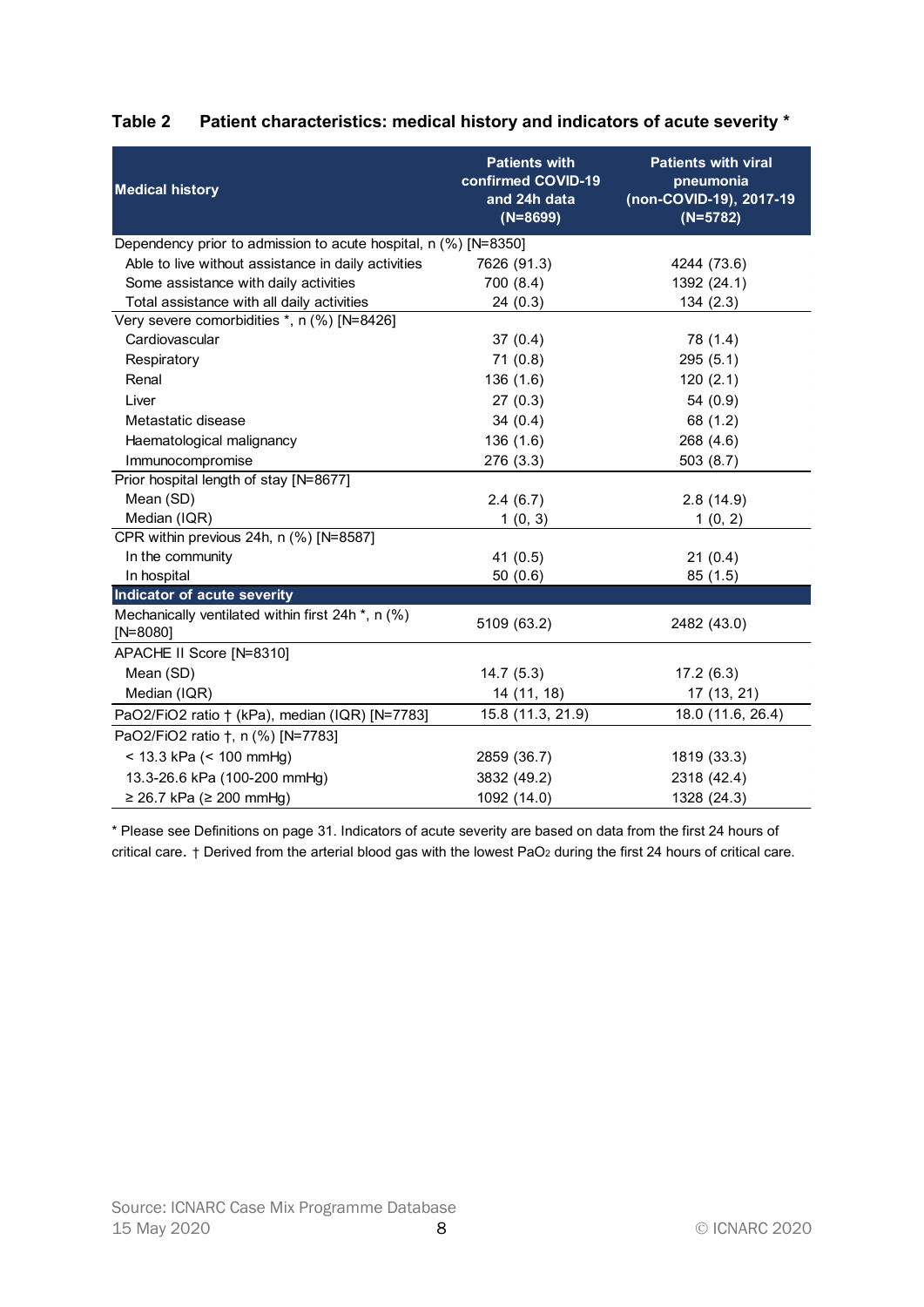The distribution of age and sex is presented in Figure 6. The distribution of ethnicity, matched on 2011 census ward for location of patients critically ill with COVID-19, is presented in Figure 7.



Figure 6 Age and sex distribution of patients critically ill with confirmed COVID-19



Figure 7 Ethnicity distribution of patients critically ill with confirmed COVID-19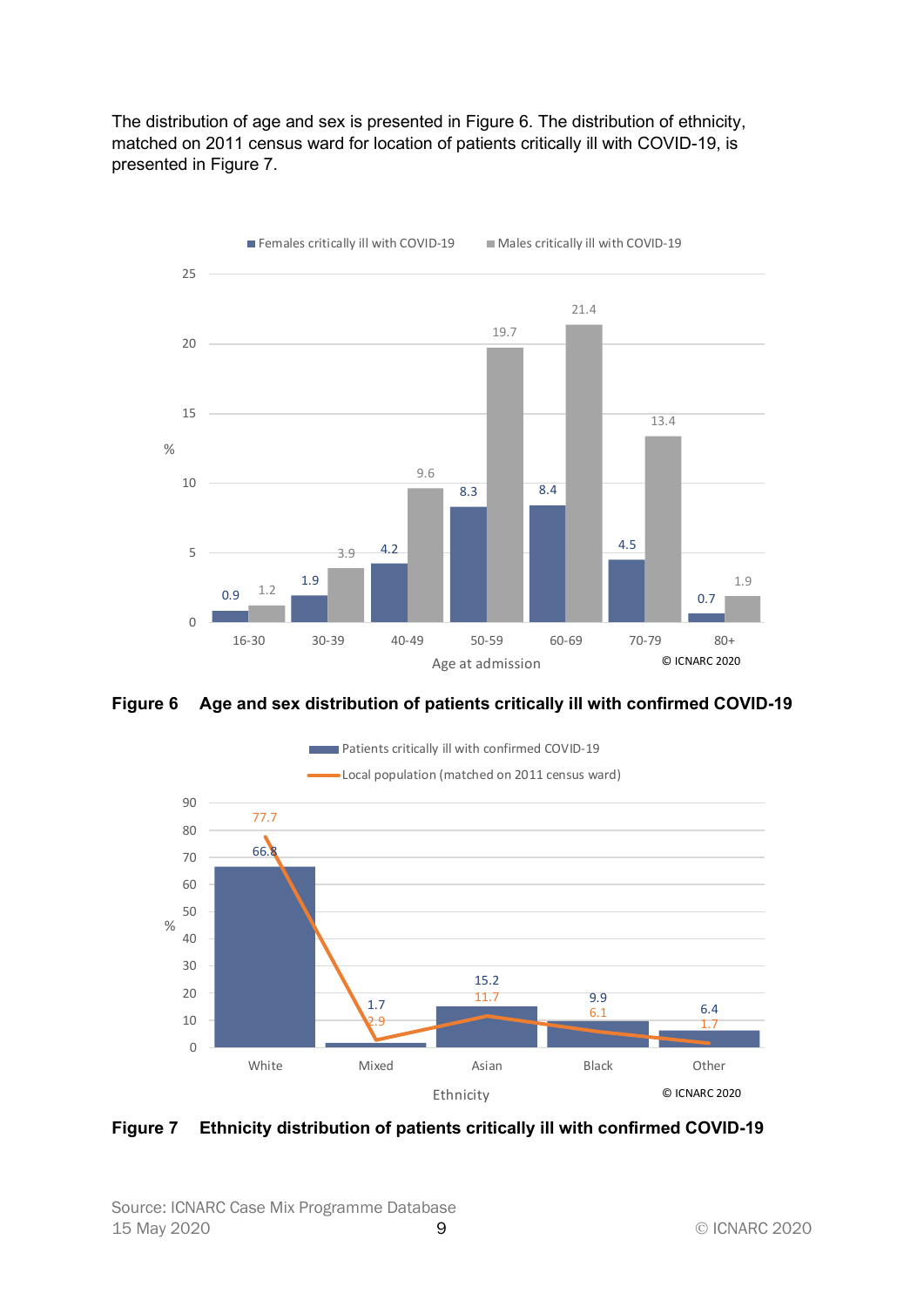The distribution of Index of Multiple Deprivation (IMD) is presented in Figure 8. The distribution of body mass index (BMI), compared with an age- and sex-matched population (from the Health Survey for England 2018), is presented in Figure 9.



# Figure 8 Index of Multiple Deprivation (IMD) \* distribution of patients critically ill with confirmed COVID-19

\* Please see Definitions on page 31.



Figure 9 BMI distribution of patients critically ill with confirmed COVID-19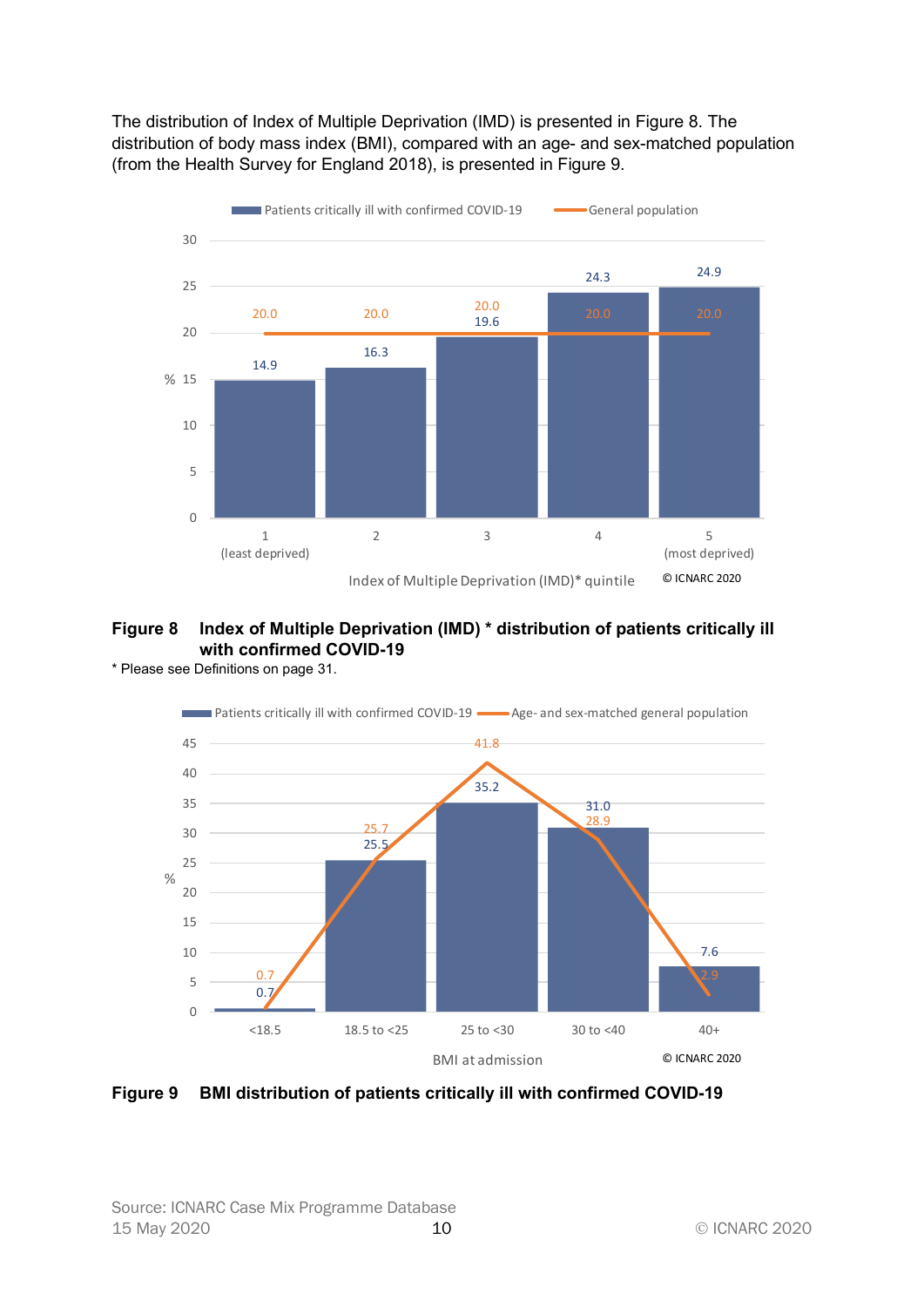# Patient characteristics by receipt of organ support

| Patient characteristics by receipt of organ support                                                                                                                                                                                                                                                                                                                                                                                                                                                                                                                        |                                                    |                                                                                                   |
|----------------------------------------------------------------------------------------------------------------------------------------------------------------------------------------------------------------------------------------------------------------------------------------------------------------------------------------------------------------------------------------------------------------------------------------------------------------------------------------------------------------------------------------------------------------------------|----------------------------------------------------|---------------------------------------------------------------------------------------------------|
| Characteristics of patients critically ill with confirmed COVID-19 who received advanced<br>respiratory support at any point during critical care and those who received basic respiratory<br>support only are summarised in Table 3 and Table 4. Characteristics of patients critically ill<br>with confirmed COVID-19 who received renal support at any point during critical care and<br>those who did not receive renal support are summarised in Table 5 and Table 6. Most<br>patients who received renal support (95.5%) also received advanced respiratory support. |                                                    |                                                                                                   |
| Table 3<br>Patient characteristics: demographics by receipt of respiratory support *                                                                                                                                                                                                                                                                                                                                                                                                                                                                                       |                                                    |                                                                                                   |
| <b>Demographics</b>                                                                                                                                                                                                                                                                                                                                                                                                                                                                                                                                                        | <b>Patients receiving</b><br>support<br>$(N=4855)$ | <b>Patients receiving</b><br>advanced respiratory only basic respiratory<br>support<br>$(N=1727)$ |
| Age at admission (years) [N=6579]                                                                                                                                                                                                                                                                                                                                                                                                                                                                                                                                          |                                                    |                                                                                                   |
| Mean (SD)                                                                                                                                                                                                                                                                                                                                                                                                                                                                                                                                                                  | 59.3 (12.1)                                        | 58.6 (14.2)                                                                                       |
| Median (IQR)                                                                                                                                                                                                                                                                                                                                                                                                                                                                                                                                                               | 60 (52, 68)                                        | 59 (49, 69)                                                                                       |
| Sex, n (%) [N=6580]                                                                                                                                                                                                                                                                                                                                                                                                                                                                                                                                                        |                                                    |                                                                                                   |
| Female                                                                                                                                                                                                                                                                                                                                                                                                                                                                                                                                                                     | 1327 (27.3)                                        | 571 (33.1)                                                                                        |
| Male                                                                                                                                                                                                                                                                                                                                                                                                                                                                                                                                                                       | 3526 (72.7)                                        | 1156 (66.9)                                                                                       |
| Currently or recently pregnant, n (% of females aged 16-49) [N=443]                                                                                                                                                                                                                                                                                                                                                                                                                                                                                                        |                                                    |                                                                                                   |
| Currently pregnant                                                                                                                                                                                                                                                                                                                                                                                                                                                                                                                                                         | 9(3.1)                                             | 8(5.4)                                                                                            |
| Recently pregnant (within 6 weeks)                                                                                                                                                                                                                                                                                                                                                                                                                                                                                                                                         | 16(5.4)                                            | 6(4.1)                                                                                            |
| Not known to be pregnant                                                                                                                                                                                                                                                                                                                                                                                                                                                                                                                                                   | 270 (91.5)                                         | 134 (90.5)                                                                                        |
| Ethnicity, n (%) [N=6005]                                                                                                                                                                                                                                                                                                                                                                                                                                                                                                                                                  |                                                    |                                                                                                   |
| White                                                                                                                                                                                                                                                                                                                                                                                                                                                                                                                                                                      | 2886 (65.6)                                        | 1215 (75.6)                                                                                       |
| Mixed                                                                                                                                                                                                                                                                                                                                                                                                                                                                                                                                                                      | 67(1.5)                                            | 24(1.5)                                                                                           |
| Asian                                                                                                                                                                                                                                                                                                                                                                                                                                                                                                                                                                      | 682 (15.5)                                         | 191 (11.9)                                                                                        |
| <b>Black</b>                                                                                                                                                                                                                                                                                                                                                                                                                                                                                                                                                               | 474 (10.8)                                         | 100(6.2)                                                                                          |
| Other                                                                                                                                                                                                                                                                                                                                                                                                                                                                                                                                                                      | 289 (6.6)                                          | 77(4.8)                                                                                           |
| Index of Multiple Deprivation (IMD) quintile *, n (%) [N=6475]                                                                                                                                                                                                                                                                                                                                                                                                                                                                                                             |                                                    |                                                                                                   |
| 1 (least deprived)                                                                                                                                                                                                                                                                                                                                                                                                                                                                                                                                                         | 697 (14.6)                                         | 283 (16.7)                                                                                        |
| 2                                                                                                                                                                                                                                                                                                                                                                                                                                                                                                                                                                          | 787 (16.5)                                         | 296 (17.5)                                                                                        |
| 3                                                                                                                                                                                                                                                                                                                                                                                                                                                                                                                                                                          | 909 (19.0)                                         | 317 (18.7)                                                                                        |
|                                                                                                                                                                                                                                                                                                                                                                                                                                                                                                                                                                            | 1215 (25.4)                                        | 354 (20.9)                                                                                        |
| 5 (most deprived)                                                                                                                                                                                                                                                                                                                                                                                                                                                                                                                                                          | 1172 (24.5)                                        | 445 (26.3)                                                                                        |
| Body mass index *, n (%) [N=6138]                                                                                                                                                                                                                                                                                                                                                                                                                                                                                                                                          |                                                    |                                                                                                   |
| < 18.5                                                                                                                                                                                                                                                                                                                                                                                                                                                                                                                                                                     | 22(0.5)                                            | 15(0.9)                                                                                           |
| $18.5 - 25$                                                                                                                                                                                                                                                                                                                                                                                                                                                                                                                                                                | 1087 (23.9)                                        | 406 (25.7)                                                                                        |
| $25 - 30$                                                                                                                                                                                                                                                                                                                                                                                                                                                                                                                                                                  | 1660 (36.4)                                        | 548 (34.6)                                                                                        |
| $30 - 40$<br>$40+$                                                                                                                                                                                                                                                                                                                                                                                                                                                                                                                                                         | 1442 (31.7)                                        | 462 (29.2)                                                                                        |
|                                                                                                                                                                                                                                                                                                                                                                                                                                                                                                                                                                            | 345 (7.6)                                          | 151 (9.5)                                                                                         |

#### Table 3 Patient characteristics: demographics by receipt of respiratory support \*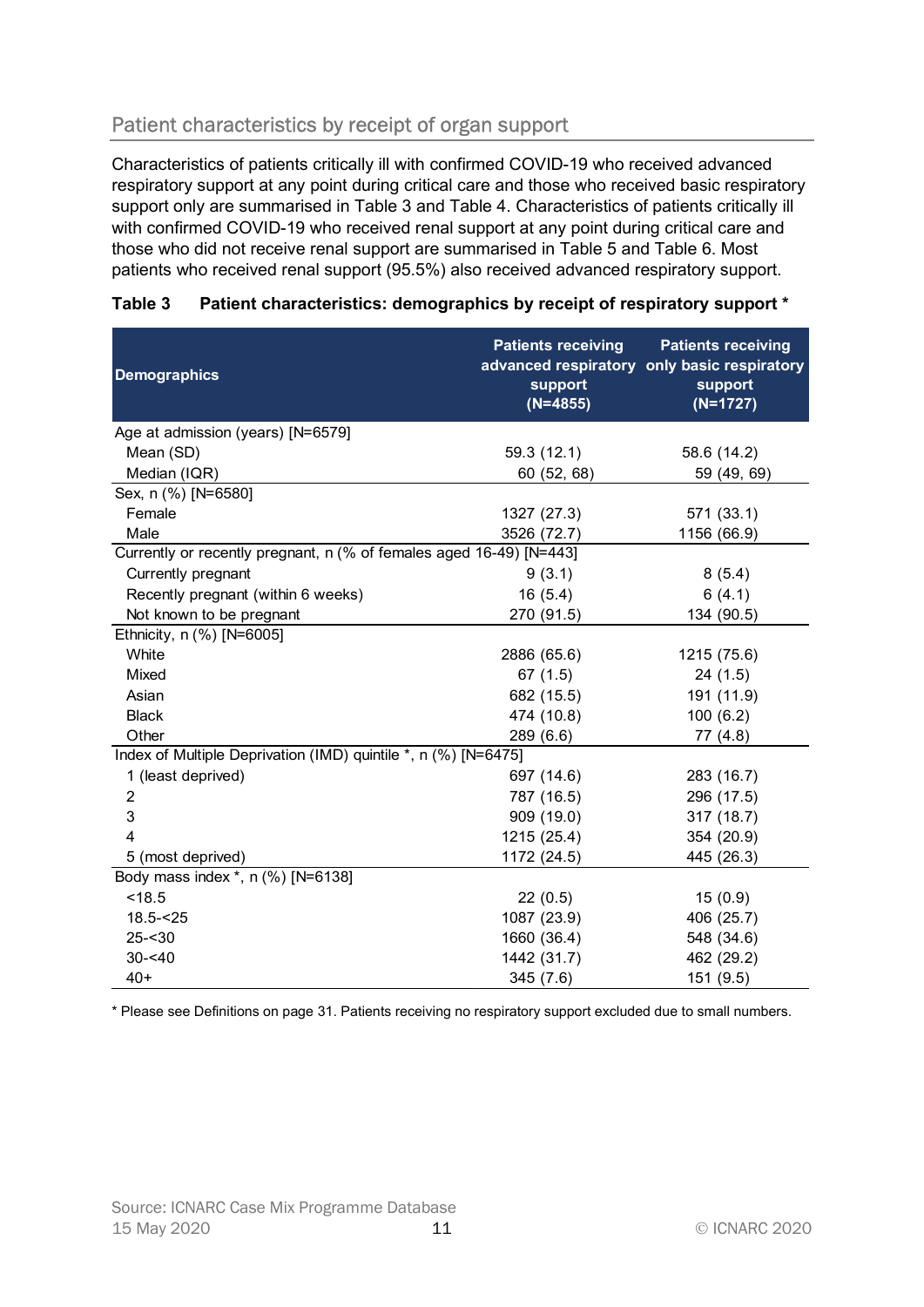|                                                                                              | <b>Patients receiving</b> | <b>Patients receiving</b>                              |
|----------------------------------------------------------------------------------------------|---------------------------|--------------------------------------------------------|
| <b>Medical history</b>                                                                       | support                   | advanced respiratory only basic respiratory<br>support |
|                                                                                              | $(N=4855)$                | $(N=1727)$                                             |
| Dependency prior to admission to acute hospital, n (%) [N=6437]                              |                           |                                                        |
| Able to live without assistance in daily activities<br>Some assistance with daily activities | 4401 (92.6)               | 1453 (86.3)                                            |
| Total assistance with all daily activities                                                   | 346(7.3)<br>7(0.1)        | 219 (13.0)<br>11(0.7)                                  |
| Very severe comorbidities *, n (%) [N=6468]                                                  |                           |                                                        |
| Cardiovascular                                                                               | 16(0.3)                   | 11 $(0.7)$                                             |
| Respiratory                                                                                  | 33(0.7)                   | 30(1.8)                                                |
| Renal                                                                                        |                           |                                                        |
|                                                                                              | 53(1.1)                   | 43(2.5)                                                |
| Liver                                                                                        | 12(0.3)                   | 8(0.5)                                                 |
| Metastatic disease                                                                           | 14(0.3)                   | 11 $(0.7)$                                             |
| Haematological malignancy                                                                    | 57(1.2)                   | 45(2.7)                                                |
| Immunocompromise                                                                             | 135(2.8)                  | 82 (4.9)                                               |
| Prior hospital length of stay [N=6579]                                                       |                           |                                                        |
| Mean (SD)                                                                                    | 2.1(6.7)                  | 2.8(7.7)                                               |
| Median (IQR)                                                                                 | 1(0, 3)                   | 1(0, 3)                                                |
| CPR within previous 24h, n (%) [N=6564]                                                      |                           |                                                        |
| In the community                                                                             | 30(0.3)                   | 5(0.3)                                                 |
| In hospital                                                                                  | 38(0.4)                   | 2(0.1)                                                 |
| Indicator of acute severity                                                                  |                           |                                                        |
| Mechanically ventilated within first 24h *, n (%)<br>$[N=6317]$                              | 3848 (82.6)               |                                                        |
| APACHE II Score [N=6409]                                                                     |                           |                                                        |
| Mean (SD)                                                                                    | 15.2(5.1)                 | 13.7(5.2)                                              |
| Median (IQR)                                                                                 | 15 (12, 18)               | 13 (10, 17)                                            |
| PaO2/FiO2 ratio † (kPa), median (IQR) [N=6082]                                               | 15.3 (10.9, 21.3)         | 17.7 (12.7, 23.8)                                      |
| PaO2/FiO2 ratio †, n(%) [N=6082]                                                             |                           |                                                        |
| $<$ 13.3 kPa ( $<$ 100 mmHg)                                                                 | 1808 (39.2)               | 417 (28.4)                                             |
| 13.3-26.6 kPa (100-200 mmHg)                                                                 | 2227 (48.2)               | 797 (54.4)                                             |
|                                                                                              |                           |                                                        |
| $≥ 26.7$ kPa (≥ 200 mmHg)                                                                    | 581 (12.6)                | 252 (17.2)                                             |

### Table 4 Patient characteristics: medical history and indicators of acute severity by receipt of respiratory support \*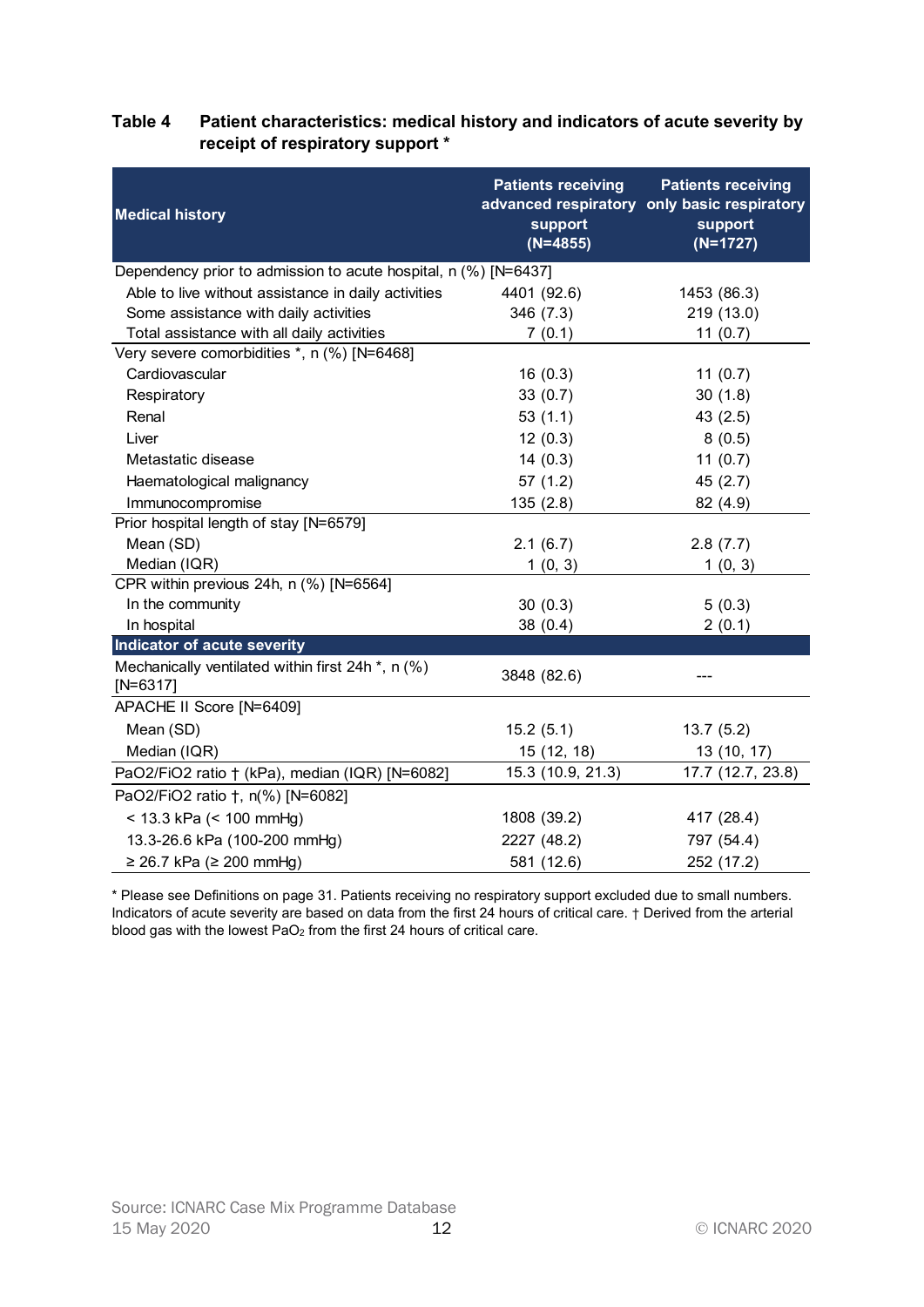| renal support<br><b>Demographics</b><br>any renal support<br>$(N=1659)$<br>$(N=5089)$<br>Age at admission (years) [N=6746]<br>Mean (SD)<br>59.9 (11.2)<br>58.8 (13.2)<br>Median (IQR)<br>61 (53, 68)<br>60 (51, 69)<br>Sex, n (%) [N=6746]<br>364 (22.0)<br>1600 (31.4)<br>Female<br>1294 (78.0)<br>Male<br>3488 (68.6)<br>Currently or recently pregnant, n (% of females aged 16-49) [N=459]<br>Currently pregnant<br>2(2.6)<br>18(4.7)<br>Recently pregnant (within 6 weeks)<br>1(1.3)<br>24(6.3)<br>Not known to be pregnant<br>75 (96.2)<br>339 (89.0)<br>Ethnicity, n (%) [N=6157]<br>White<br>933 (61.9)<br>3275 (70.4)<br>Mixed<br>13(0.9)<br>79 (1.7)<br>Asian<br>242 (16.0)<br>653 (14.0)<br>228 (15.1)<br><b>Black</b><br>361(7.8)<br>Other<br>92(6.1)<br>281 (6.0)<br>Index of Multiple Deprivation (IMD) quintile *, n (%) [N=6634]<br>1 (least deprived)<br>218 (13.4)<br>782 (15.6)<br>856 (17.1)<br>253 (15.5)<br>2<br>312(19.1)<br>938 (18.8)<br>3<br>435 (26.7)<br>1178 (23.6)<br>414 (25.4)<br>1248 (25.0)<br>5 (most deprived)<br>Body mass index *, n (%) [N=6284] | Table 5<br>Patient characteristics: demographics by receipt of renal support *<br><b>Patients receiving any</b><br><b>Patients not receiving</b> |
|-----------------------------------------------------------------------------------------------------------------------------------------------------------------------------------------------------------------------------------------------------------------------------------------------------------------------------------------------------------------------------------------------------------------------------------------------------------------------------------------------------------------------------------------------------------------------------------------------------------------------------------------------------------------------------------------------------------------------------------------------------------------------------------------------------------------------------------------------------------------------------------------------------------------------------------------------------------------------------------------------------------------------------------------------------------------------------------------|--------------------------------------------------------------------------------------------------------------------------------------------------|
|                                                                                                                                                                                                                                                                                                                                                                                                                                                                                                                                                                                                                                                                                                                                                                                                                                                                                                                                                                                                                                                                                         |                                                                                                                                                  |
|                                                                                                                                                                                                                                                                                                                                                                                                                                                                                                                                                                                                                                                                                                                                                                                                                                                                                                                                                                                                                                                                                         |                                                                                                                                                  |
|                                                                                                                                                                                                                                                                                                                                                                                                                                                                                                                                                                                                                                                                                                                                                                                                                                                                                                                                                                                                                                                                                         |                                                                                                                                                  |
|                                                                                                                                                                                                                                                                                                                                                                                                                                                                                                                                                                                                                                                                                                                                                                                                                                                                                                                                                                                                                                                                                         |                                                                                                                                                  |
|                                                                                                                                                                                                                                                                                                                                                                                                                                                                                                                                                                                                                                                                                                                                                                                                                                                                                                                                                                                                                                                                                         |                                                                                                                                                  |
|                                                                                                                                                                                                                                                                                                                                                                                                                                                                                                                                                                                                                                                                                                                                                                                                                                                                                                                                                                                                                                                                                         |                                                                                                                                                  |
|                                                                                                                                                                                                                                                                                                                                                                                                                                                                                                                                                                                                                                                                                                                                                                                                                                                                                                                                                                                                                                                                                         |                                                                                                                                                  |
|                                                                                                                                                                                                                                                                                                                                                                                                                                                                                                                                                                                                                                                                                                                                                                                                                                                                                                                                                                                                                                                                                         |                                                                                                                                                  |
|                                                                                                                                                                                                                                                                                                                                                                                                                                                                                                                                                                                                                                                                                                                                                                                                                                                                                                                                                                                                                                                                                         |                                                                                                                                                  |
|                                                                                                                                                                                                                                                                                                                                                                                                                                                                                                                                                                                                                                                                                                                                                                                                                                                                                                                                                                                                                                                                                         |                                                                                                                                                  |
|                                                                                                                                                                                                                                                                                                                                                                                                                                                                                                                                                                                                                                                                                                                                                                                                                                                                                                                                                                                                                                                                                         |                                                                                                                                                  |
|                                                                                                                                                                                                                                                                                                                                                                                                                                                                                                                                                                                                                                                                                                                                                                                                                                                                                                                                                                                                                                                                                         |                                                                                                                                                  |
|                                                                                                                                                                                                                                                                                                                                                                                                                                                                                                                                                                                                                                                                                                                                                                                                                                                                                                                                                                                                                                                                                         |                                                                                                                                                  |
|                                                                                                                                                                                                                                                                                                                                                                                                                                                                                                                                                                                                                                                                                                                                                                                                                                                                                                                                                                                                                                                                                         |                                                                                                                                                  |
|                                                                                                                                                                                                                                                                                                                                                                                                                                                                                                                                                                                                                                                                                                                                                                                                                                                                                                                                                                                                                                                                                         |                                                                                                                                                  |
|                                                                                                                                                                                                                                                                                                                                                                                                                                                                                                                                                                                                                                                                                                                                                                                                                                                                                                                                                                                                                                                                                         |                                                                                                                                                  |
|                                                                                                                                                                                                                                                                                                                                                                                                                                                                                                                                                                                                                                                                                                                                                                                                                                                                                                                                                                                                                                                                                         |                                                                                                                                                  |
|                                                                                                                                                                                                                                                                                                                                                                                                                                                                                                                                                                                                                                                                                                                                                                                                                                                                                                                                                                                                                                                                                         |                                                                                                                                                  |
|                                                                                                                                                                                                                                                                                                                                                                                                                                                                                                                                                                                                                                                                                                                                                                                                                                                                                                                                                                                                                                                                                         |                                                                                                                                                  |
|                                                                                                                                                                                                                                                                                                                                                                                                                                                                                                                                                                                                                                                                                                                                                                                                                                                                                                                                                                                                                                                                                         |                                                                                                                                                  |
|                                                                                                                                                                                                                                                                                                                                                                                                                                                                                                                                                                                                                                                                                                                                                                                                                                                                                                                                                                                                                                                                                         |                                                                                                                                                  |
|                                                                                                                                                                                                                                                                                                                                                                                                                                                                                                                                                                                                                                                                                                                                                                                                                                                                                                                                                                                                                                                                                         |                                                                                                                                                  |
|                                                                                                                                                                                                                                                                                                                                                                                                                                                                                                                                                                                                                                                                                                                                                                                                                                                                                                                                                                                                                                                                                         |                                                                                                                                                  |
|                                                                                                                                                                                                                                                                                                                                                                                                                                                                                                                                                                                                                                                                                                                                                                                                                                                                                                                                                                                                                                                                                         |                                                                                                                                                  |
| < 18.5                                                                                                                                                                                                                                                                                                                                                                                                                                                                                                                                                                                                                                                                                                                                                                                                                                                                                                                                                                                                                                                                                  | 11 $(0.7)$<br>30(0.6)                                                                                                                            |
| $18.5 - 25$<br>340 (21.6)<br>1208 (25.7)                                                                                                                                                                                                                                                                                                                                                                                                                                                                                                                                                                                                                                                                                                                                                                                                                                                                                                                                                                                                                                                |                                                                                                                                                  |
| $25 - 30$<br>558 (35.4)<br>1694 (36.0)                                                                                                                                                                                                                                                                                                                                                                                                                                                                                                                                                                                                                                                                                                                                                                                                                                                                                                                                                                                                                                                  |                                                                                                                                                  |
| $30 - 40$<br>542 (34.4)<br>1399 (29.7)                                                                                                                                                                                                                                                                                                                                                                                                                                                                                                                                                                                                                                                                                                                                                                                                                                                                                                                                                                                                                                                  |                                                                                                                                                  |
| $40+$<br>126(8.0)<br>376 (8.0)                                                                                                                                                                                                                                                                                                                                                                                                                                                                                                                                                                                                                                                                                                                                                                                                                                                                                                                                                                                                                                                          |                                                                                                                                                  |

# Table 5 Patient characteristics: demographics by receipt of renal support \*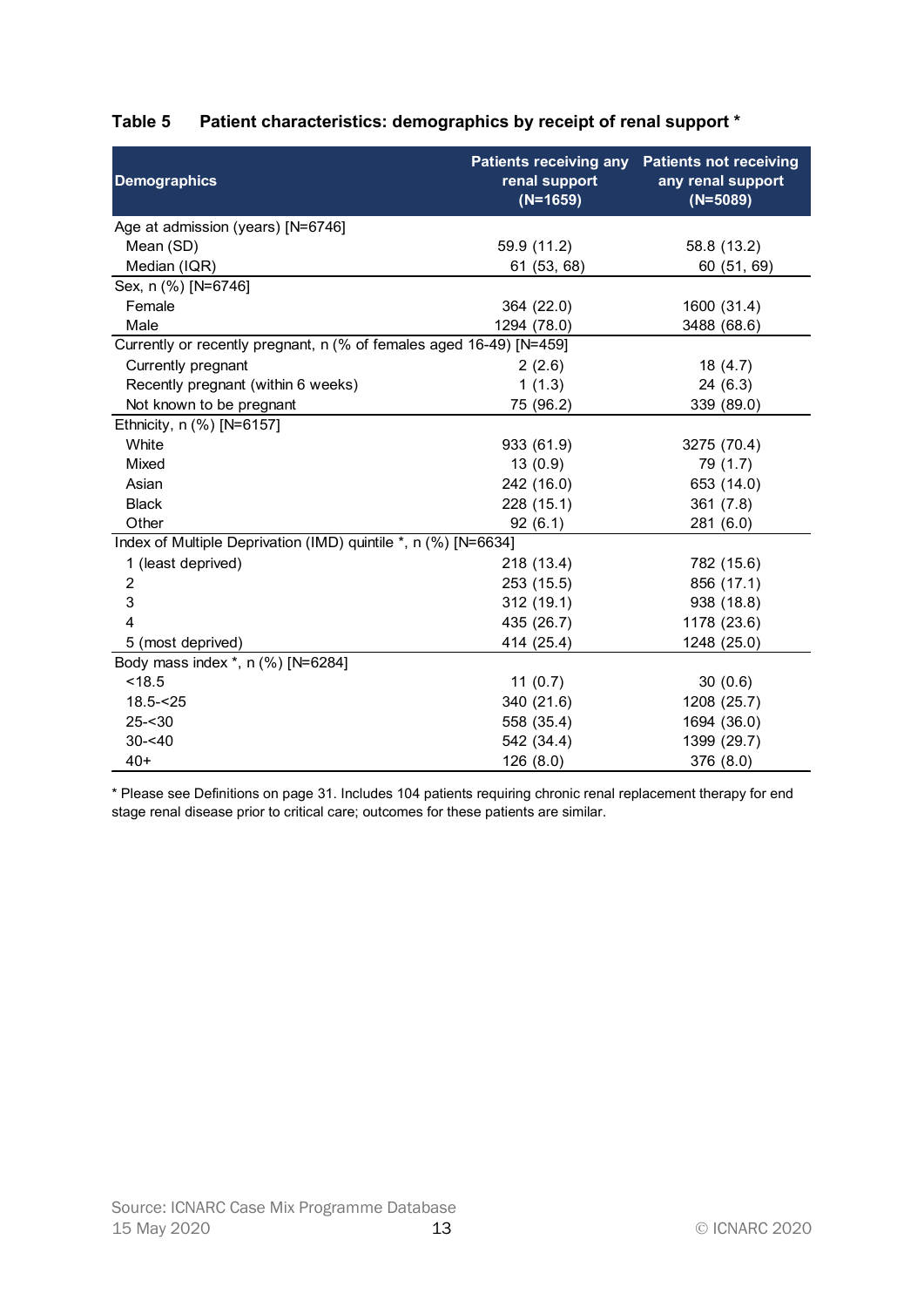#### Table 6 Patient characteristics: medical history and indicators of acute severity by receipt of renal support \*

|                                                                 | <b>Patients receiving any</b> | <b>Patients not receiving</b>   |
|-----------------------------------------------------------------|-------------------------------|---------------------------------|
| <b>Medical history</b>                                          | renal support<br>$(N=1659)$   | any renal support<br>$(N=5089)$ |
| Dependency prior to admission to acute hospital, n (%) [N=6597] |                               |                                 |
| Able to live without assistance in daily activities             | 1513 (92.4)                   | 4473 (90.2)                     |
| Some assistance with daily activities                           | 120(7.3)                      | 468 (9.4)                       |
| Total assistance with all daily activities                      | 4(0.2)                        | 19(0.4)                         |
| Very severe comorbidities *, n (%) [N=6628]                     |                               |                                 |
| Cardiovascular                                                  | 7(0.4)                        | 23(0.5)                         |
| Respiratory                                                     | 13(0.8)                       | 51(1.0)                         |
| Renal                                                           | 77(4.7)                       | 27(0.5)                         |
| Liver                                                           | 1(0.1)                        | 19(0.4)                         |
| Metastatic disease                                              | 8(0.5)                        | 22(0.4)                         |
| Haematological malignancy                                       | 16(1.0)                       | 88 (1.8)                        |
| Immunocompromise                                                | 55(3.3)                       | 172 (3.5)                       |
| Prior hospital length of stay [N=6744]                          |                               |                                 |
| Mean (SD)                                                       | 2.0(4.4)                      | 2.4(7.8)                        |
| Median (IQR)                                                    | 1(0, 3)                       | 1(0, 3)                         |
| CPR within previous 24h, n (%) [N=6727]                         |                               |                                 |
| In the community                                                | 10(0.2)                       | 25(0.5)                         |
| In hospital                                                     | 6(0.1)                        | 36(0.7)                         |
| Indicator of acute severity                                     |                               |                                 |
| Mechanically ventilated within first 24h *, n (%)<br>$[N=6456]$ | 1291 (80.7)                   | 2697 (55.5)                     |
| APACHE II Score [N=6560]                                        |                               |                                 |
| Mean (SD)                                                       | 16.9(5.4)                     | 14.1(5.0)                       |
| Median (IQR)                                                    | 16 (13, 20)                   | 14 (11, 17)                     |
| PaO2/FiO2 ratio + (kPa), median (IQR) [N=6188]                  | 14.3 (10.5, 19.8)             | 16.7 (11.7, 23.1)               |
| PaO2/FiO2 ratio †, n(%) [N=6188]                                |                               |                                 |
| < 13.3 kPa (< 100 mmHg)                                         | 698 (44.3)                    | 1532 (33.2)                     |
| 13.3-26.6 kPa (100-200 mmHg)                                    | 730 (46.3)                    | 2314 (50.2)                     |
| $≥ 26.7$ kPa (≥ 200 mmHg)                                       | 149 (9.4)                     | 765 (16.6)                      |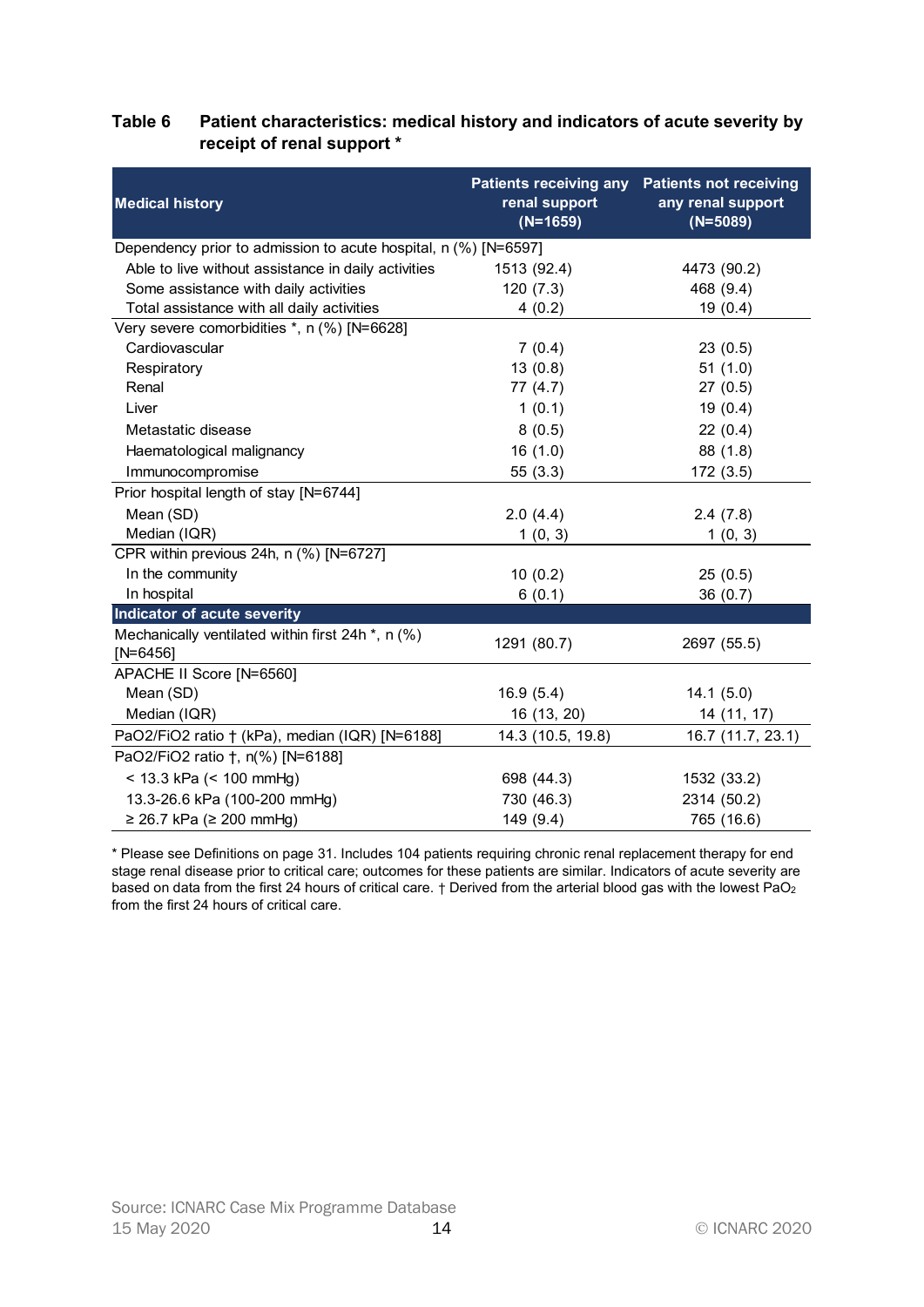# Outcomes, length of stay and organ support

Critical care outcomes have been received for 6860 (of 8699) patients, of whom 3139 patients have died and 3721 have been discharged alive from critical care (Figure 10 and Figure 11). Length of stay in critical care and duration of organ support in critical care are summarised in Table 7 and compared with an historic cohort of patients critically ill with viral pneumonia (non-COVID-19) admitted between 1 January 2017 and 31 December 2019. Receipt and duration of organ support are summarised graphically in Figure 12 and in Figure 13, respectively.

Please note that Figure 11 is biased towards longer lengths of stay in critical care due to the time lag in notification of a patients' discharge or death, while Table 7, Figure 12 and Figure 13 are biased towards patients with shorter lengths of stay in critical care due to the emerging nature of the UK epidemic. Figure 10 and Figure 11 assume that patients are still in critical care unless ICNARC has been notified otherwise, and Table 7, Figure 12 and Figure 13 include only those patients who have either died or been discharged from critical care.





\* Please note that patients whose outcome data have not been received are assumed to remain in critical care as of 14 May 2020.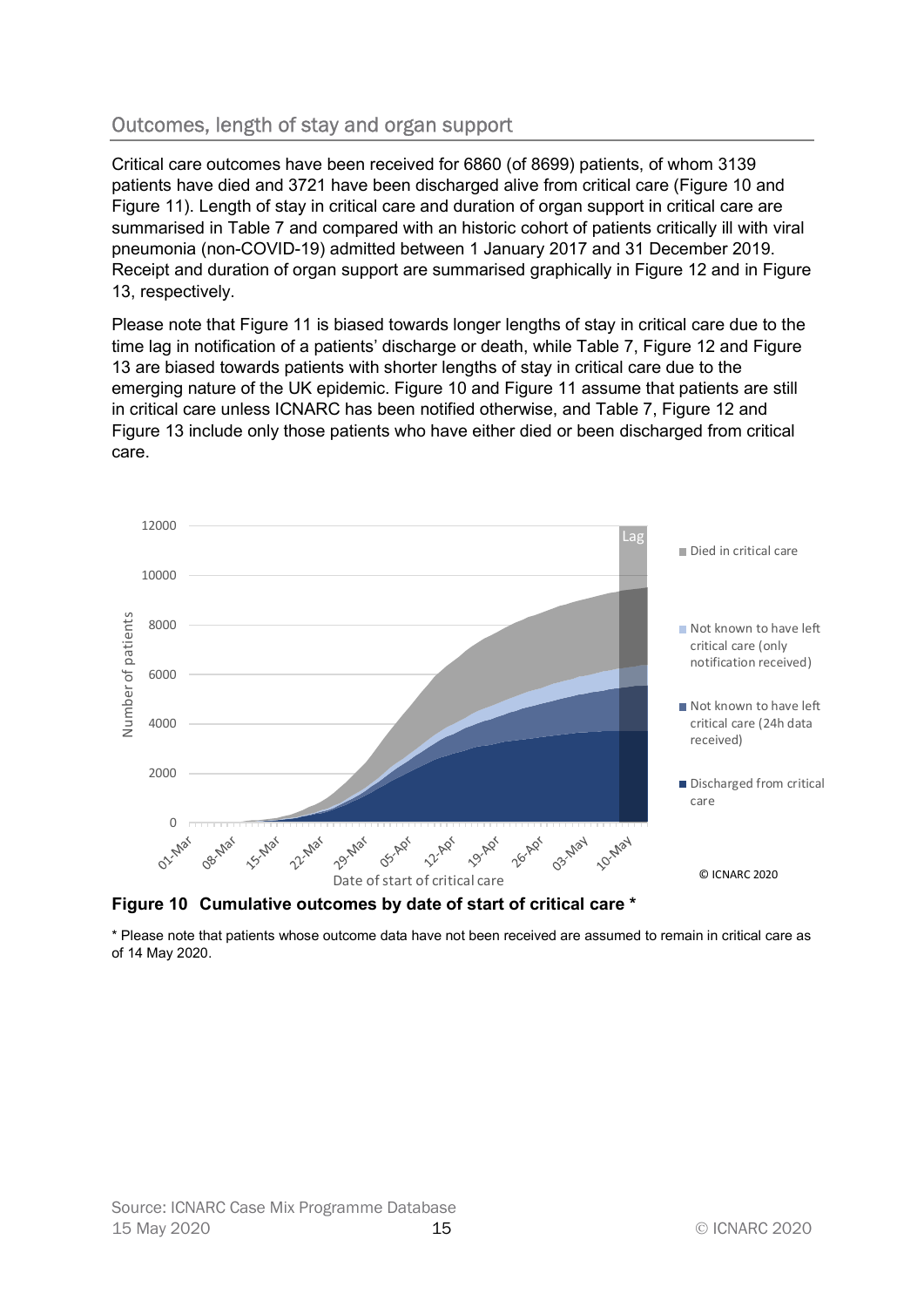

#### Figure 11 Survival and discharge among patients with at least 24h data received

Please note that due to the time lag in notification of patients' discharge or death, this figure is expected to be biased towards longer lengths of stay in critical care. Patients who are still in critical care are included only for the period in which they are known to have been in critical care, i.e. from their date of admission until 14 May 2020. Due to the emerging nature of the UK epidemic, the total number of patients available for reporting becomes smaller at longer lengths of follow-up. Compared with the survival statistics presented in Table 7, Table 10 and Table 11, this approach makes better use of all available data, including data about patients who are still in critical care.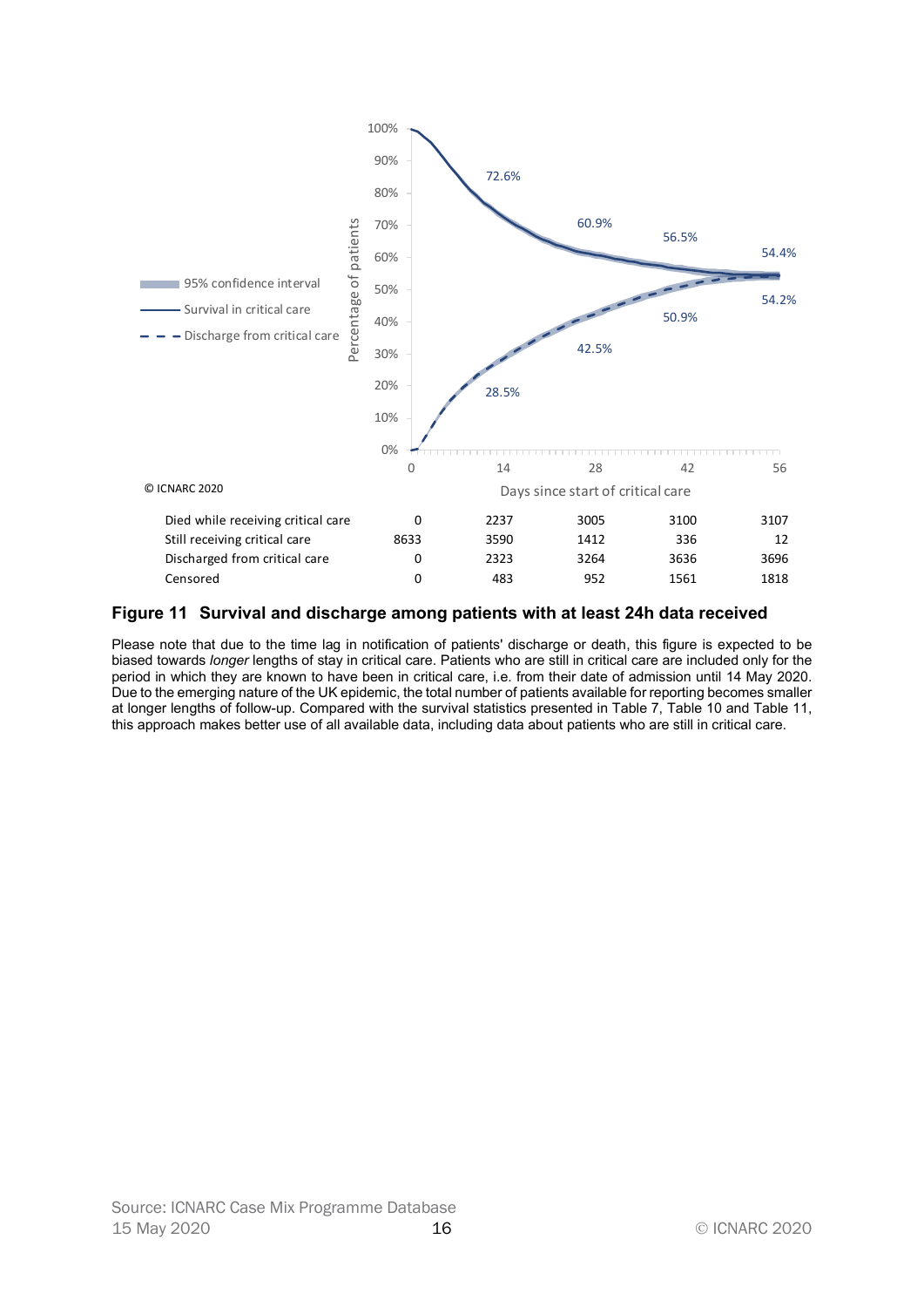| Critical care outcomes among patients who have<br>been discharged or died | <b>Patients with COVID-19</b><br>and outcome reported<br>$(N=6860)$ | <b>Patients with viral</b><br>pneumonia<br>$(non-COVID-19),$<br>2017-19<br>$(N=5367)$ |
|---------------------------------------------------------------------------|---------------------------------------------------------------------|---------------------------------------------------------------------------------------|
| Outcome at end of critical care, n (%)                                    |                                                                     |                                                                                       |
| Discharged                                                                | 3721 (54.2)                                                         | 4184 (78.0)                                                                           |
| Died                                                                      | 3139 (45.8)                                                         | 1183 (22.0)                                                                           |
| <b>Length of stay</b>                                                     |                                                                     |                                                                                       |
| Length of stay in critical care (days), median (IQR)<br>Survivors         |                                                                     |                                                                                       |
| Non-survivors                                                             | 9(4, 19)                                                            | 6(3, 14)                                                                              |
| Organ support (Critical Care Minimum Dataset) *                           | 8(5, 14)                                                            | 6(2, 13.5)                                                                            |
| Receipt of organ support, at any point, n (%)                             |                                                                     |                                                                                       |
| Advanced respiratory support                                              | 4855 (71.8)                                                         | 2610 (48.6)                                                                           |
| Basic respiratory support                                                 | 4199 (62.1)                                                         | 4413 (82.2)                                                                           |
| Advanced cardiovascular support                                           | 1907 (28.2)                                                         | 1223 (22.8)                                                                           |
| Basic cardiovascular support                                              | 6285 (92.9)                                                         | 4993 (93.0)                                                                           |
| Renal support                                                             | 1659 (24.6)                                                         | 959 (17.9)                                                                            |
| Liver support                                                             | 42(0.6)                                                             | 48 (0.9)                                                                              |
| Neurological support                                                      | 450 (6.7)                                                           | 316 (5.9)                                                                             |
| Combinations of advanced respiratory, advanced                            |                                                                     |                                                                                       |
| cardiovascular and renal support, n (%):                                  |                                                                     |                                                                                       |
| Advanced respiratory support only                                         | 2224 (32.4)                                                         | 1174 (21.9)                                                                           |
| Advanced cardiovascular support only                                      | 21(0.3)                                                             | 79 (1.5)                                                                              |
| Renal support only                                                        | 66 (1.0)                                                            | 117(2.2)                                                                              |
| Advanced respiratory and advanced cardiovascular<br>support only          | 1035 (15.1)                                                         | 609 (11.3)                                                                            |
| Advanced respiratory and renal support only                               | 753 (11.0)                                                          | 307(5.7)                                                                              |
| Advanced cardiovascular and renal support only                            | 8(0.1)                                                              | 15(0.3)                                                                               |
| Advanced respiratory, advanced cardiovascular and                         | 843 (12.3)                                                          | 520 (9.7)                                                                             |
| renal support                                                             |                                                                     |                                                                                       |
| Duration of organ support (calendar days), median (IQR)                   |                                                                     |                                                                                       |
| Advanced respiratory support                                              | 11(6, 18)                                                           | 9(4, 17)                                                                              |
| Total (advanced + basic) respiratory support                              | 9(5, 17)                                                            | 6(3, 13)                                                                              |
| Advanced cardiovascular support                                           | 3(2, 6)                                                             | 3(2, 5)                                                                               |
| Total (advanced + basic) cardiovascular support                           | 9(5, 17)                                                            | 6(4, 13)                                                                              |
| Renal support                                                             | 6(3, 12)                                                            | 6(3, 12)                                                                              |

# Table 7 Outcome, length of stay and organ support \*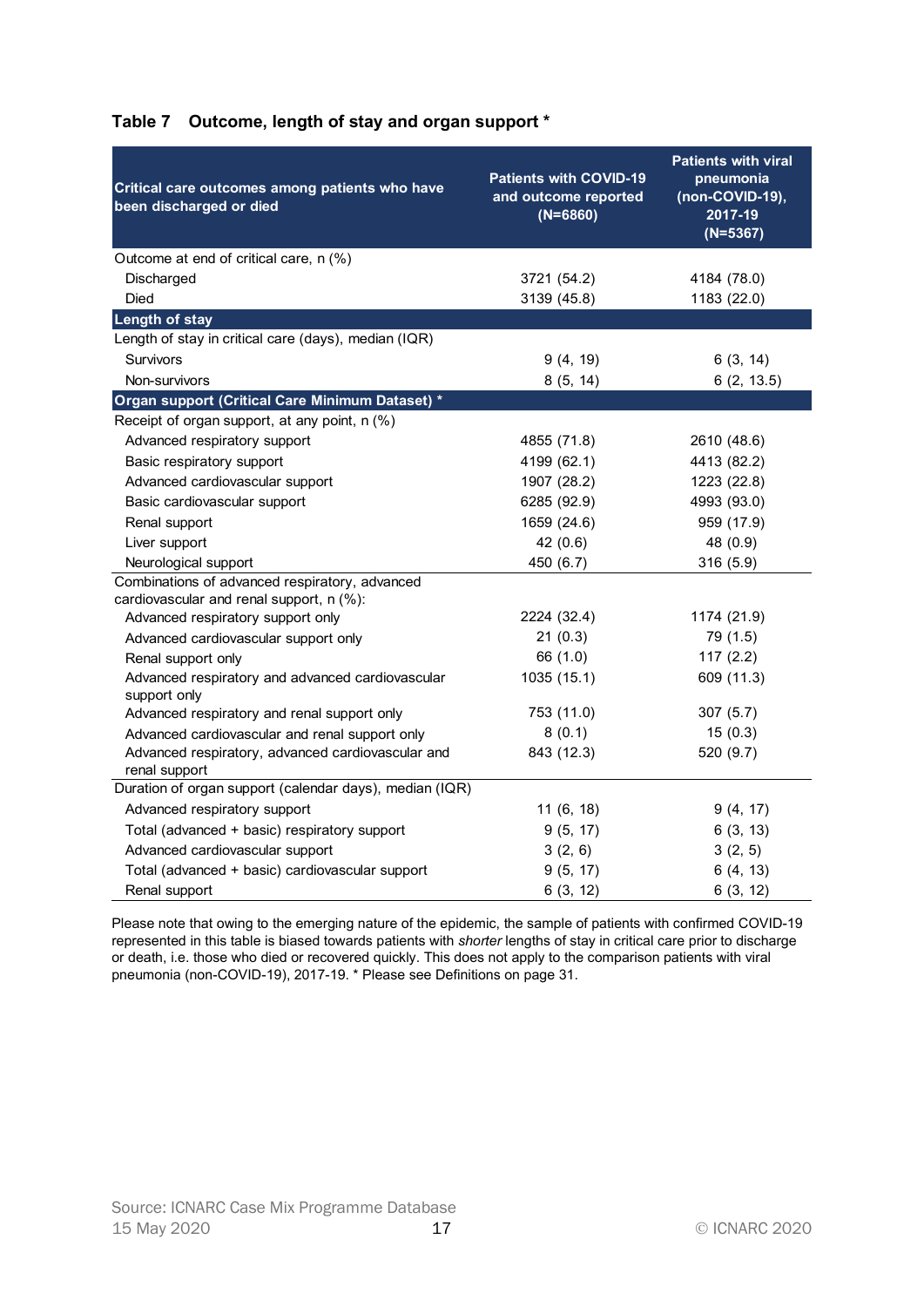

#### Figure 12 Percentage of patients receiving organ support \*

Please note that owing to the emerging nature of the epidemic, the sample of patients with confirmed COVID-19 represented in this table is biased towards patients with shorter lengths of stay in critical care prior to discharge or death, i.e. patients who died or recovered quickly. \* Please see Definitions on page 31.





This Figure presents median and interquartile range, in calendar days. Please note that owing to the emerging nature of the epidemic, the sample of patients with confirmed COVID-19 represented in this table is biased towards patients with shorter lengths of stay in critical care prior to discharge or death, i.e. patients who died or recovered quickly. \* Please see Definitions on page 31.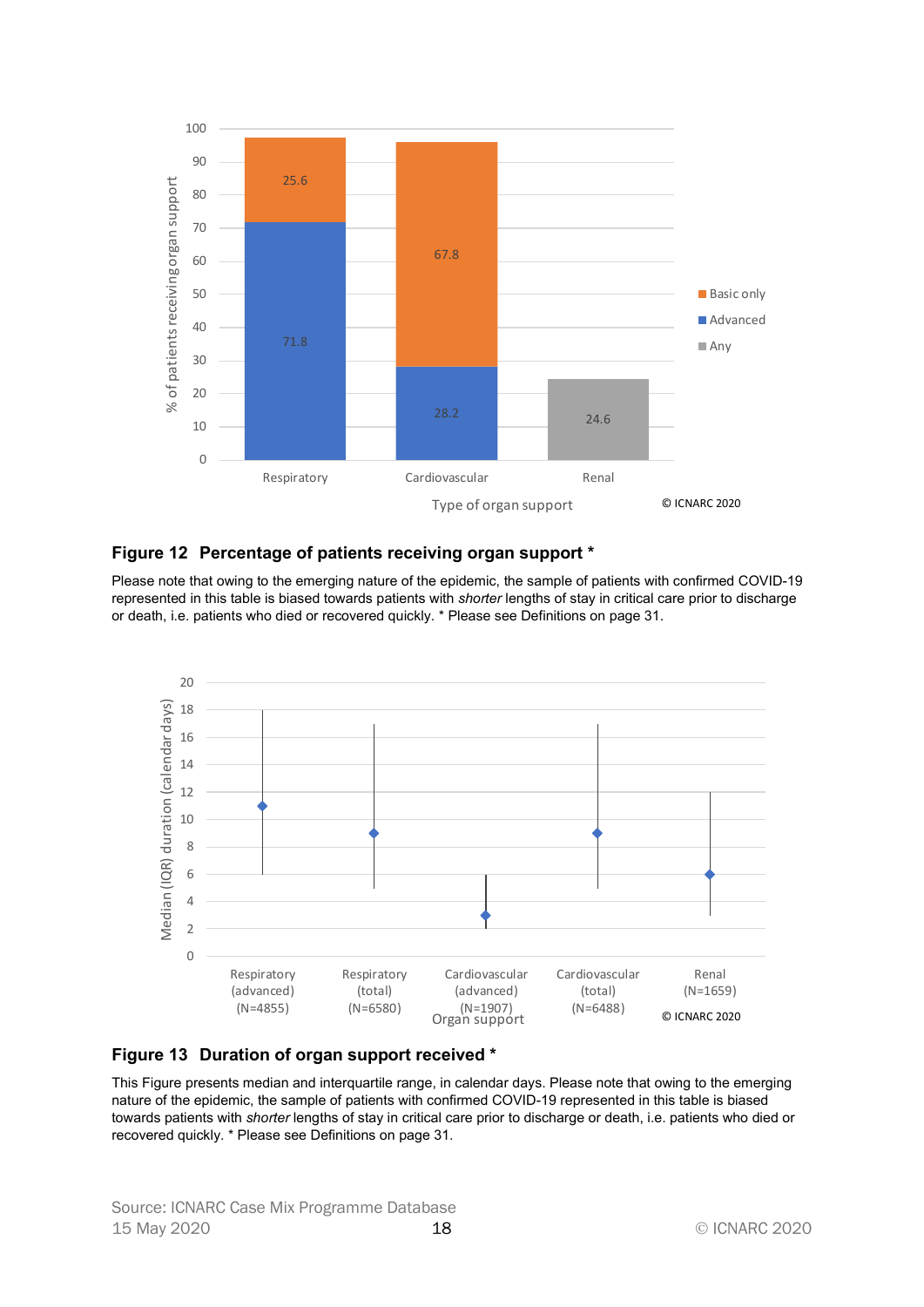# Outcomes by patient characteristics

| Critical care outcomes for patients critically ill with confirmed COVID-19 across major patient<br>subgroups are summarised in Table 8 and compared with an historic cohort of patients<br>critically ill with viral pneumonia (non-COVID-19) admitted between 1 January 2017 and 31 |                                                              |                          |                                                                                  |
|--------------------------------------------------------------------------------------------------------------------------------------------------------------------------------------------------------------------------------------------------------------------------------------|--------------------------------------------------------------|--------------------------|----------------------------------------------------------------------------------|
| December 2019.                                                                                                                                                                                                                                                                       |                                                              |                          |                                                                                  |
| Table 8<br><b>Outcome by patient characteristics</b>                                                                                                                                                                                                                                 |                                                              |                          |                                                                                  |
| <b>Patient characteristic</b>                                                                                                                                                                                                                                                        | Patients with COVID-19 and<br>outcome reported<br>$(N=6860)$ |                          | <b>Patients with viral</b><br>pneumonia<br>(non-COVID-19), 2017-19<br>$(N=5782)$ |
|                                                                                                                                                                                                                                                                                      | <b>Discharged alive</b><br>from critical care                | Died in<br>critical care | Died in<br>critical care                                                         |
|                                                                                                                                                                                                                                                                                      | n (%)                                                        | n (%)                    | (%)                                                                              |
| Age at admission (years)                                                                                                                                                                                                                                                             |                                                              |                          |                                                                                  |
| 16-39                                                                                                                                                                                                                                                                                | 451 (81.9)                                                   | 100(18.1)                | (8.5)                                                                            |
| 40-49                                                                                                                                                                                                                                                                                | 677 (75.3)                                                   | 222 (24.7)               | (12.6)                                                                           |
| 50-59                                                                                                                                                                                                                                                                                | 1132 (60.7)                                                  | 734 (39.3)               | (19.1)                                                                           |
| 60-69                                                                                                                                                                                                                                                                                | 931 (46.1)                                                   | 1087 (53.9)              | (25.7)                                                                           |
| 70-79                                                                                                                                                                                                                                                                                | 450 (34.2)                                                   | 865 (65.8)               | (30.7)                                                                           |
| $80+$                                                                                                                                                                                                                                                                                | 78 (37.5)                                                    | 130 (62.5)               | (29.7)                                                                           |
| Sex                                                                                                                                                                                                                                                                                  |                                                              |                          |                                                                                  |
| Female                                                                                                                                                                                                                                                                               | 1194 (59.8)                                                  | 803 (40.2)               | (19)                                                                             |
| Male                                                                                                                                                                                                                                                                                 | 2527 (52.0)                                                  | 2334 (48.0)              | (24)                                                                             |
| Ethnicity                                                                                                                                                                                                                                                                            |                                                              |                          |                                                                                  |
| White                                                                                                                                                                                                                                                                                | 2386 (55.9)                                                  | 1884 (44.1)              | (22.1)                                                                           |
| Mixed                                                                                                                                                                                                                                                                                | 45 (48.4)                                                    | 48 (51.6)                | (11.9)                                                                           |
| Asian                                                                                                                                                                                                                                                                                | 432 (47.5)                                                   | 477 (52.5)               | (18.9)                                                                           |
| <b>Black</b>                                                                                                                                                                                                                                                                         | 292 (49.1)                                                   | 303 (50.9)               | (13.6)                                                                           |
| Other                                                                                                                                                                                                                                                                                | 223 (58.7)                                                   | 157 (41.3)               | (20.2)                                                                           |
| Index of Multiple Deprivation (IMD) quintile *                                                                                                                                                                                                                                       |                                                              |                          |                                                                                  |
| 1 (least deprived)                                                                                                                                                                                                                                                                   | 575 (56.2)                                                   | 449 (43.8)               | (21.7)                                                                           |
| 2                                                                                                                                                                                                                                                                                    | 625 (55.5)                                                   | 501 (44.5)               | (22.2)                                                                           |
| 3                                                                                                                                                                                                                                                                                    | 698 (54.6)                                                   | 580 (45.4)               | (21.9)                                                                           |
|                                                                                                                                                                                                                                                                                      | 845 (51.9)                                                   | 784 (48.1)               | (21.9)                                                                           |
| 5 (most deprived)                                                                                                                                                                                                                                                                    | 901 (53.4)                                                   | 785 (46.6)               | (21.1)                                                                           |
| Body mass index                                                                                                                                                                                                                                                                      |                                                              |                          |                                                                                  |
| $25$                                                                                                                                                                                                                                                                                 | 881 (54.2)                                                   | 744 (45.8)               | (22.9)                                                                           |
| $25 - 30$                                                                                                                                                                                                                                                                            | 1181 (51.7)                                                  | 1102 (48.3)              | (22.9)                                                                           |
| $30 - 40$                                                                                                                                                                                                                                                                            | 1124 (57.2)                                                  | 841 (42.8)               | (19.7)                                                                           |
| $40+$                                                                                                                                                                                                                                                                                | 295 (58.0)                                                   | 214 (42.0)               | (15)                                                                             |
| Assistance required with daily activities                                                                                                                                                                                                                                            |                                                              |                          |                                                                                  |
| No                                                                                                                                                                                                                                                                                   | 3345 (55.1)                                                  | 2728 (44.9)              | (19.7)                                                                           |
| Yes                                                                                                                                                                                                                                                                                  | 282 (45.8)                                                   | 334 (54.2)               | (27.4)                                                                           |
| Any very severe comorbidities *                                                                                                                                                                                                                                                      |                                                              |                          |                                                                                  |
| No                                                                                                                                                                                                                                                                                   | 3429 (55.0)                                                  | 2806 (45.0)              | (19)                                                                             |
|                                                                                                                                                                                                                                                                                      | 221 (44.9)                                                   | 271 (55.1)               | (33.5)                                                                           |

## Table 8 Outcome by patient characteristics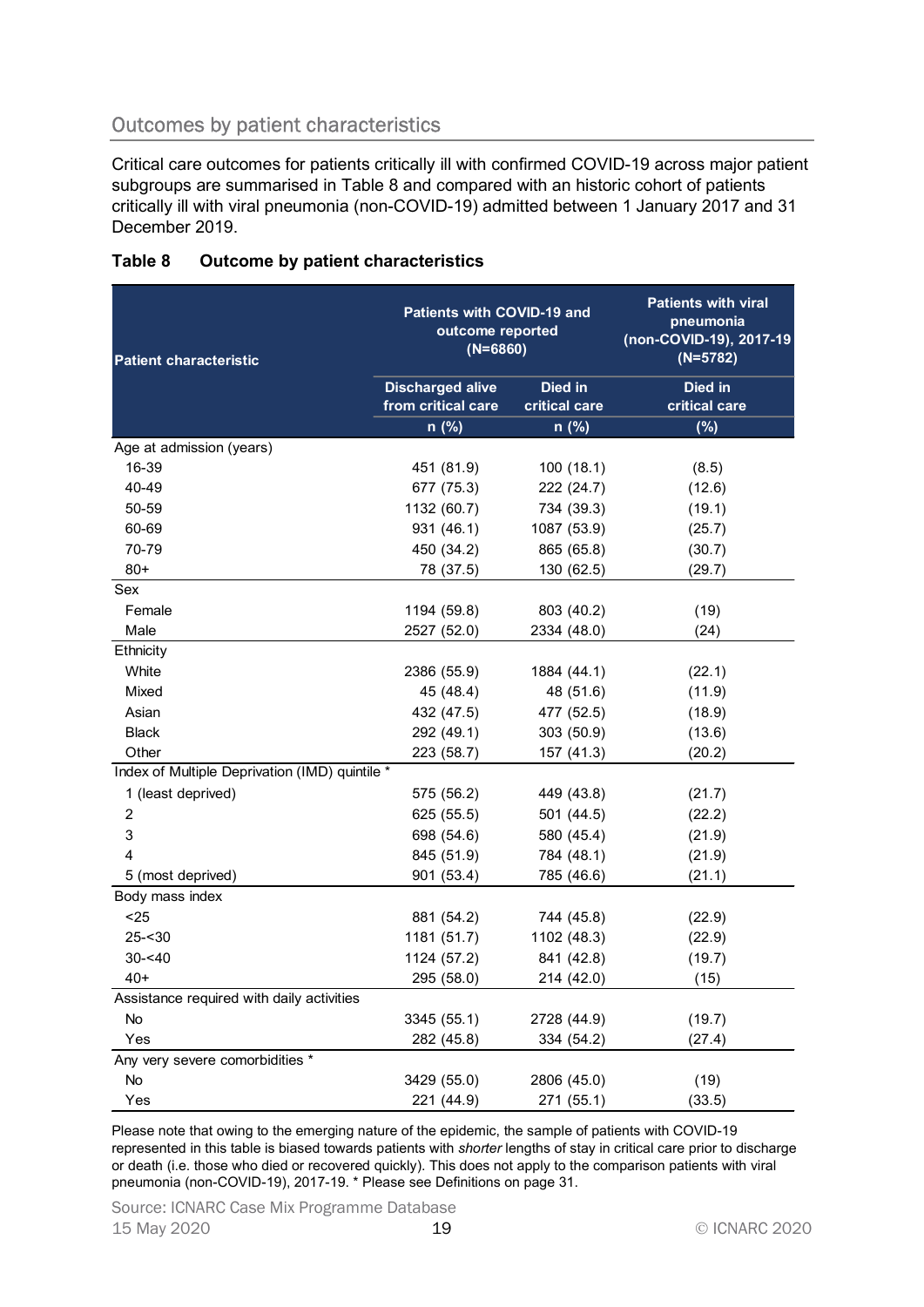# Outcomes by receipt of organ support

Figure 14 presents 30-day survival for patients critically ill with confirmed COVID-19 who received mechanical ventilation during the first 24 hours of critical care compared with patients who did not.

Critical care outcomes for patients critically ill with confirmed COVID-19 who received advanced respiratory support at any point during critical care and who received basic respiratory support only are summarised in Table 10. Critical care outcomes for patients critically ill with confirmed COVID-19 who received renal support at any point during critical care and who did not receive renal support are summarised in Table 11.



#### Figure 14 30-day survival by mechanical ventilation during the first 24 hours \*

\* Please see Definitions on page 31. Patients who are still in critical care are included only for the period in which they are known to have been in critical care, i.e. from their date of start of critical care until 14 May 2020. The numbers of patients available for reporting (in brackets) are the number of patients who are known to have either died or been discharged on or before that time point plus the number of patients known to have been still in critical care beyond that time point. Due to the emerging nature of the UK epidemic, the total number of patients available for reporting becomes smaller at longer lengths of follow-up. Compared with the survival statistics presented in Table 7 and Table 10, this approach makes better use of all available data, including data about patients who are still in critical care.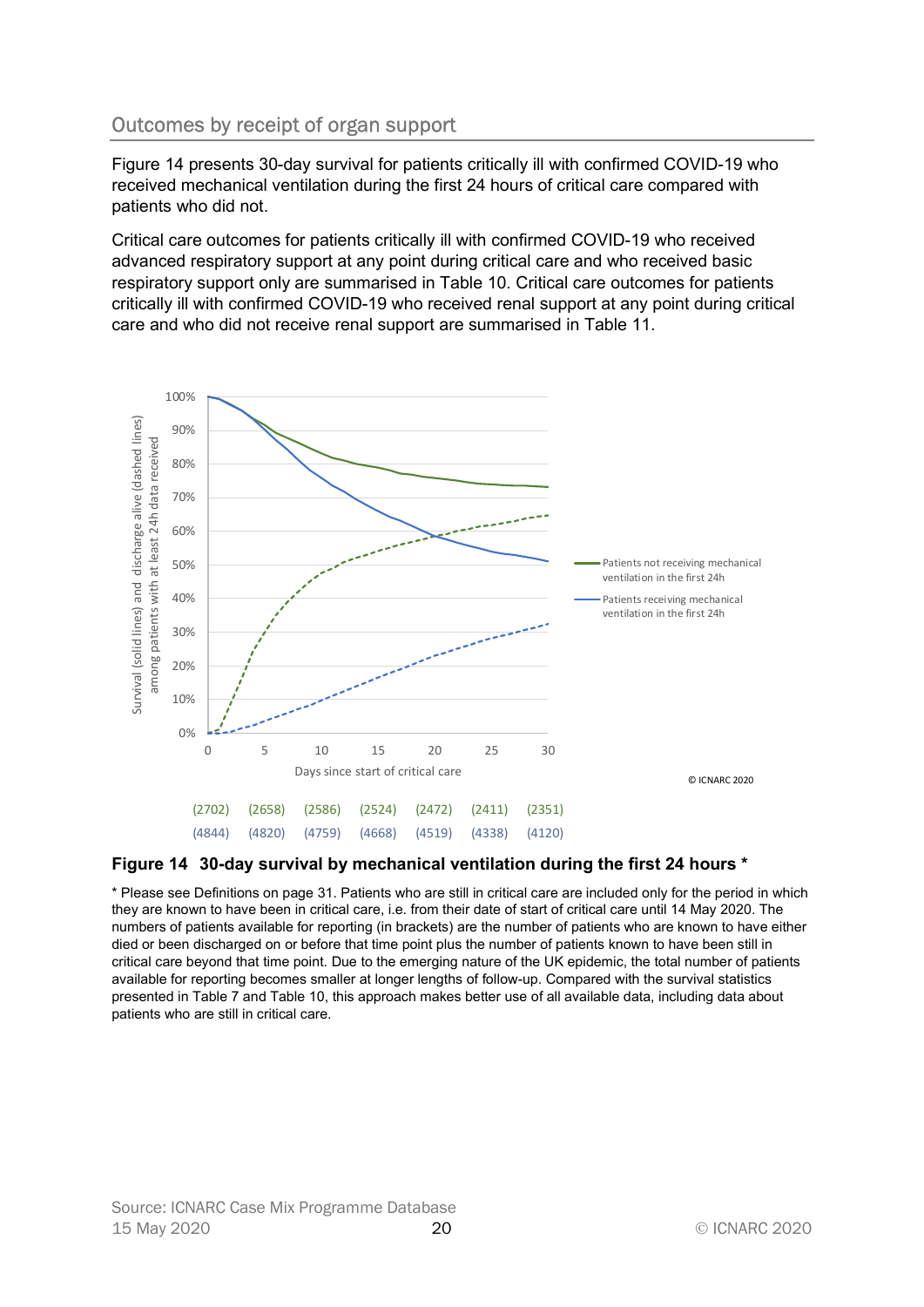| Organ support received *                                                               | Patients with COVID-19 and<br>outcome reported<br>$(N=6860)$ |                                 | <b>Patients with viral</b><br>pneumonia<br>(non-COVID-19), 2017-19<br>$(N=5782)$ |
|----------------------------------------------------------------------------------------|--------------------------------------------------------------|---------------------------------|----------------------------------------------------------------------------------|
|                                                                                        | <b>Discharged alive</b><br>from critical care                | <b>Died in</b><br>critical care | <b>Died in</b><br>critical care                                                  |
|                                                                                        | n (%)                                                        | n (%)                           | (%)                                                                              |
| Any respiratory support                                                                |                                                              |                                 |                                                                                  |
| Basic only                                                                             | 1409 (81.6)                                                  | 318 (18.4)                      | (11.2)                                                                           |
| Advanced                                                                               | 2098 (43.2)                                                  | 2757 (56.8)                     | (34.5)                                                                           |
| Any renal support                                                                      | 519(31.1)                                                    | 1151 (68.9)                     | (47.9)                                                                           |
| Combinations of advanced respiratory,<br>advanced cardiovascular and renal<br>support: |                                                              |                                 |                                                                                  |
| Advanced respiratory support only                                                      | 1287 (57.9)                                                  | 937 (42.1)                      | (19.4)                                                                           |
| Advanced respiratory and advanced<br>cardiovascular support only                       | 350 (33.8)                                                   | 685 (66.2)                      | (41.1)                                                                           |
| Advanced respiratory and renal<br>support only                                         | 283 (37.6)                                                   | 470 (62.4)                      | (39.2)                                                                           |
| Advanced respiratory, advanced<br>cardiovascular and renal support                     | 178 (21.1)                                                   | 665 (78.9)                      | (60.1)                                                                           |

# Table 9 Outcome by combinations of organ support \*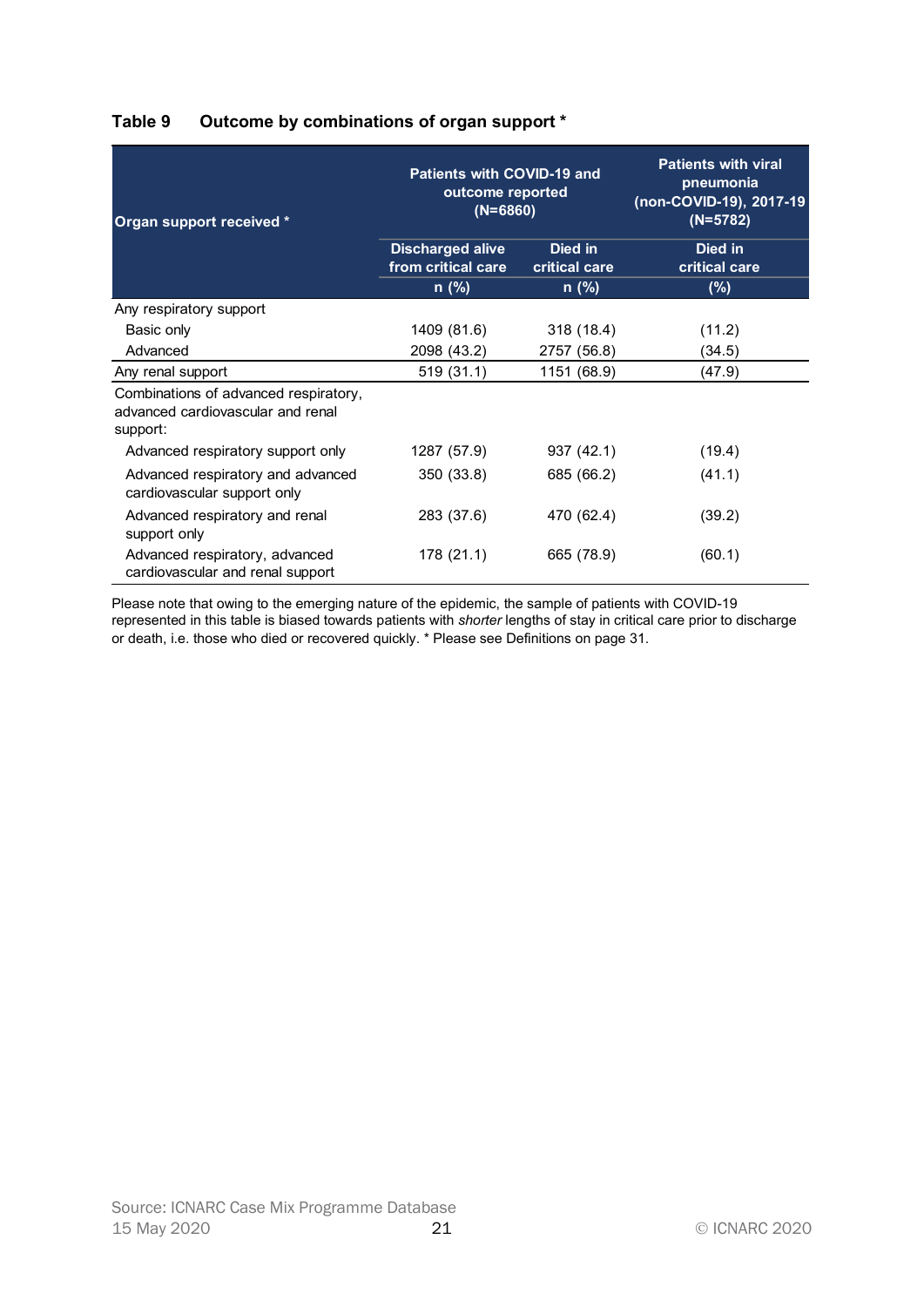|                                                                           |                                                                              | Outcome, length of stay and organ support by receipt of respiratory     |
|---------------------------------------------------------------------------|------------------------------------------------------------------------------|-------------------------------------------------------------------------|
| Critical care outcomes among patients who have been<br>discharged or died | <b>Patients receiving</b><br>advanced respiratory<br>support *<br>$(N=4855)$ | Patients receiving only<br>basic respiratory<br>support *<br>$(N=1727)$ |
| Outcome at end of critical care, n (%)                                    |                                                                              |                                                                         |
| Discharged                                                                | 2098 (43.2)                                                                  | 1409 (81.6)                                                             |
| Died                                                                      | 2757 (56.8)                                                                  | 318 (18.4)                                                              |
| <b>Length of stay</b>                                                     |                                                                              |                                                                         |
| Length of stay in critical care (days), median (IQR)                      |                                                                              |                                                                         |
| Survivors                                                                 | 17 (10, 26)                                                                  | 4(2, 6)                                                                 |
| Non-survivors                                                             | 9(5, 15)                                                                     | 3(2, 5)                                                                 |
| Organ support (Critical Care Minimum Dataset) *                           |                                                                              |                                                                         |
| Receipt of organ support, at any point, n (%)                             |                                                                              |                                                                         |
| Basic respiratory support                                                 | 2463 (50.8)                                                                  | 1727 (100.0)                                                            |
| Advanced cardiovascular support                                           | 1878 (38.7)                                                                  | 19(1.1)                                                                 |
| Basic cardiovascular support                                              | 4633 (95.4)                                                                  | 1518 (87.9)                                                             |
| Renal support                                                             | 1585 (32.7)                                                                  | 56(3.2)                                                                 |
| Liver support                                                             | 39(0.8)                                                                      | 2(0.1)                                                                  |
| Neurological support                                                      | 436 (9.0)                                                                    | 13(0.8)                                                                 |
| Duration of organ support (calendar days), median (IQR)                   |                                                                              |                                                                         |
| Total (advanced + basic) respiratory support                              | 12(7, 20)                                                                    | 4(2, 6)                                                                 |
| Advanced cardiovascular support                                           | 3(2, 6)                                                                      | 2(1, 4)                                                                 |
| Total (advanced + basic) cardiovascular support                           | 13(7, 20)                                                                    | 4(3, 7)                                                                 |
| Renal support                                                             | 6(3, 12)                                                                     | 3(2, 5)                                                                 |

### Table 10 Outcome, length of stay and organ support by receipt of respiratory support \*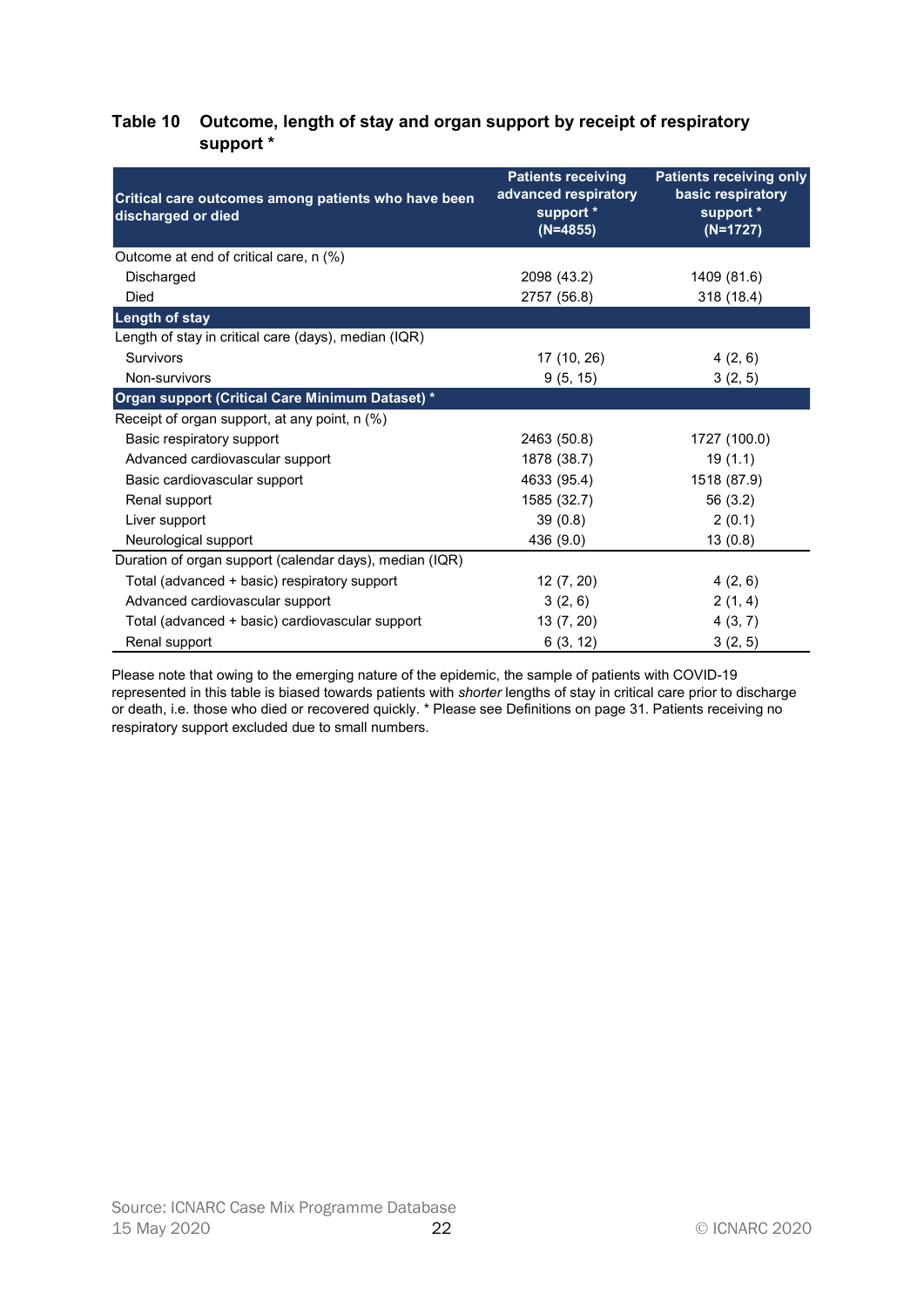| Critical care outcomes among patients who have<br>been discharged or died | <b>Patients receiving</b><br>any renal support *<br>$(N=1659)$ | Outcome, length of stay and organ support by receipt of renal support *<br><b>Patients not</b><br>receiving any renal<br>support *<br>$(N=5089)$ |
|---------------------------------------------------------------------------|----------------------------------------------------------------|--------------------------------------------------------------------------------------------------------------------------------------------------|
| Outcome at end of critical care, n (%)                                    |                                                                |                                                                                                                                                  |
| Discharged                                                                | 510 (30.7)                                                     | 3138 (61.7)                                                                                                                                      |
| <b>Died</b>                                                               | 1149 (69.3)                                                    | 1951 (38.3)                                                                                                                                      |
| <b>Length of stay</b>                                                     |                                                                |                                                                                                                                                  |
| Length of stay in critical care (days), median (IQR)                      |                                                                |                                                                                                                                                  |
| Survivors                                                                 | 22 (15, 30)                                                    | 8(3, 16)                                                                                                                                         |
| Non-survivors                                                             | 12(7, 18)                                                      | 7(4, 12)                                                                                                                                         |
| Organ support (Critical Care Minimum Dataset) *                           |                                                                |                                                                                                                                                  |
| Receipt of organ support, at any point, n (%)                             |                                                                |                                                                                                                                                  |
| Advanced respiratory support                                              | 1585 (95.5)                                                    | 3259 (64.0)                                                                                                                                      |
| Basic respiratory support                                                 | 727 (43.8)                                                     | 3455 (67.9)                                                                                                                                      |
| Advanced cardiovascular support                                           | 848 (51.1)                                                     | 1055 (20.7)                                                                                                                                      |
| Basic cardiovascular support                                              | 1586 (95.6)                                                    | 4679 (91.9)                                                                                                                                      |
| Liver support                                                             | 29(1.8)                                                        | 13(0.3)                                                                                                                                          |
| Neurological support                                                      | 171 (10.4)                                                     | 279 (5.5)                                                                                                                                        |
| Duration of organ support (calendar days), median (IQR)                   |                                                                |                                                                                                                                                  |
| Advanced respiratory support                                              | 14 (9, 20)                                                     | 10(5, 16)                                                                                                                                        |
| Total (advanced + basic) respiratory support                              | 15(9, 21)                                                      | 8(4, 14)                                                                                                                                         |
| Advanced cardiovascular support                                           | 3(2, 6)                                                        | 3(1, 5)                                                                                                                                          |
|                                                                           | 15 (9, 22)                                                     | 8(4, 15)                                                                                                                                         |

# Table 11 Outcome, length of stay and organ support by receipt of renal support \*

Please note that owing to the emerging nature of the epidemic, the sample of patients with COVID-19 represented in this table is biased towards patients with shorter lengths of stay in critical care prior to discharge or death, i.e. those who died or recovered quickly. \* Please see Definitions on page 31. Includes 104 patients requiring chronic renal replacement therapy for end stage renal disease prior to critical care; outcomes for these patients are similar.

Critical care outcomes for patients critically ill with confirmed COVID-19 who received advanced respiratory support at any point during critical care and who received basic respiratory support only across major patient subgroups are summarised in Table 12. Critical care outcomes for patients critically ill with confirmed COVID-19 who received renal support at any point during critical care and who did not receive renal support across major patient subgroups are summarised in Table 13.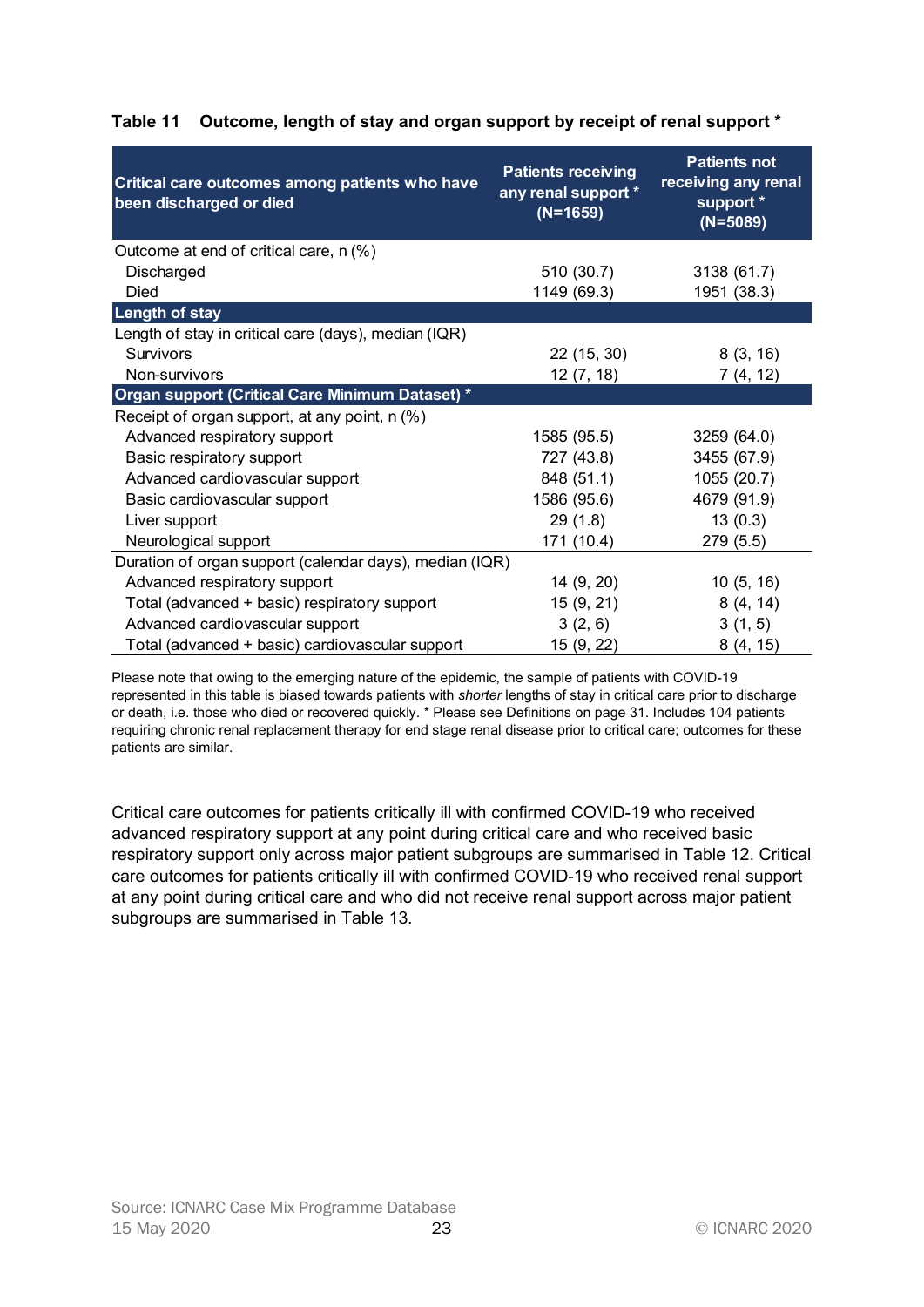| Patient                                   | <b>Patients receiving advanced</b><br>respiratory support *<br>$(N=4855)$ |                          | <b>Patients receiving only basic</b><br>respiratory support *<br>$(N=1727)$ |                          |
|-------------------------------------------|---------------------------------------------------------------------------|--------------------------|-----------------------------------------------------------------------------|--------------------------|
| characteristic                            | <b>Discharged alive</b><br>from critical care                             | Died in<br>critical care | <b>Discharged alive</b><br>from critical care                               | Died in<br>critical care |
|                                           | n (%)                                                                     | n (%)                    | $n$ (%)                                                                     | n (%)                    |
| Age at admission (years)                  |                                                                           |                          |                                                                             |                          |
| 16-39                                     | 242 (72.5)                                                                | 92(27.5)                 | 176 (97.2)                                                                  | 5(2.8)                   |
| 40-49                                     | 403 (66.7)                                                                | 201 (33.3)               | 235 (92.9)                                                                  | 18(7.1)                  |
| 50-59                                     | 678 (49.9)                                                                | 681 (50.1)               | 405 (91.2)                                                                  | 39(8.8)                  |
| 60-69                                     | 542 (35.7)                                                                | 978 (64.3)               | 339 (80.5)                                                                  | 82 (19.5)                |
| 70-79                                     | 216 (22.9)                                                                | 726 (77.1)               | 200(61.7)                                                                   | 124 (38.3)               |
| $80+$                                     | 16 (17.0)                                                                 | 78 (83.0)                | 53 (51.5)                                                                   | 50(48.5)                 |
| Sex                                       |                                                                           |                          |                                                                             |                          |
| Female                                    | 641 (48.3)                                                                | 686 (51.7)               | 471 (82.5)                                                                  | 100 (17.5)               |
| Male                                      | 1457 (41.3)                                                               | 2069 (58.7)              | 938 (81.1)                                                                  | 218 (18.9)               |
| <b>Ethnicity</b>                          |                                                                           |                          |                                                                             |                          |
| White                                     | 1272 (44.1)                                                               | 1614 (55.9)              | 979 (80.6)                                                                  | 236 (19.4)               |
| Mixed                                     | 23(34.3)                                                                  | 44 (65.7)                | 21 (87.5)                                                                   | 3(12.5)                  |
| Asian                                     | 260 (38.1)                                                                | 422 (61.9)               | 148 (77.5)                                                                  | 43 (22.5)                |
| <b>Black</b>                              | 196 (41.4)                                                                | 278 (58.6)               | 84 (84.0)                                                                   | 16(16.0)                 |
| Other                                     | 142 (49.1)                                                                | 147 (50.9)               | 70 (90.9)                                                                   | 7(9.1)                   |
|                                           | Index of Multiple Deprivation (IMD) quintile                              |                          |                                                                             |                          |
| 1 (least deprived)                        | 309(44.3)                                                                 | 388 (55.7)               | 230 (81.3)                                                                  | 53 (18.7)                |
| 2                                         | 350 (44.5)                                                                | 437 (55.5)               | 245 (82.8)                                                                  | 51(17.2)                 |
| 3                                         | 401 (44.1)                                                                | 508 (55.9)               | 262 (82.6)                                                                  | 55 (17.4)                |
|                                           | 499 (41.1)                                                                | 716 (58.9)               | 296 (83.6)                                                                  | 58 (16.4)                |
| 5 (most deprived)                         | 501 (42.7)                                                                | 671 (57.3)               | 346 (77.8)                                                                  | 99 (22.2)                |
| Body mass index                           |                                                                           |                          |                                                                             |                          |
| $25$                                      |                                                                           |                          |                                                                             |                          |
|                                           | 477 (43.0)                                                                | 632 (57.0)               | 338 (80.3)                                                                  | 83 (19.7)                |
| $25 - 30$                                 | 669 (40.3)                                                                | 991 (59.7)               | 452 (82.5)                                                                  | 96 (17.5)                |
| $30 - 40$                                 | 690 (47.9)                                                                | 752 (52.1)               | 386 (83.5)                                                                  | 76 (16.5)                |
| $40+$                                     | 158 (45.8)                                                                | 187 (54.2)               | 124(82.1)                                                                   | 27 (17.9)                |
| Assistance required with daily activities |                                                                           |                          |                                                                             |                          |
| No                                        | 1927 (43.8)                                                               | 2474 (56.2)              | 1247 (85.8)                                                                 | 206 (14.2)               |
| Yes                                       | 123 (34.8)                                                                | 230 (65.2)               | 131 (57.0)                                                                  | 99 (43.0)                |
| Any very severe comorbidities *           |                                                                           |                          |                                                                             |                          |
| No                                        | 1986 (44.1)                                                               | 2515 (55.9)              | 1265 (84.2)                                                                 | 237 (15.8)               |
| Yes                                       | 80 (28.7)                                                                 | 199 (71.3)               | 117 (62.9)                                                                  | 69 (37.1)                |

#### Table 12 Outcome by receipt of respiratory support \* and patient characteristics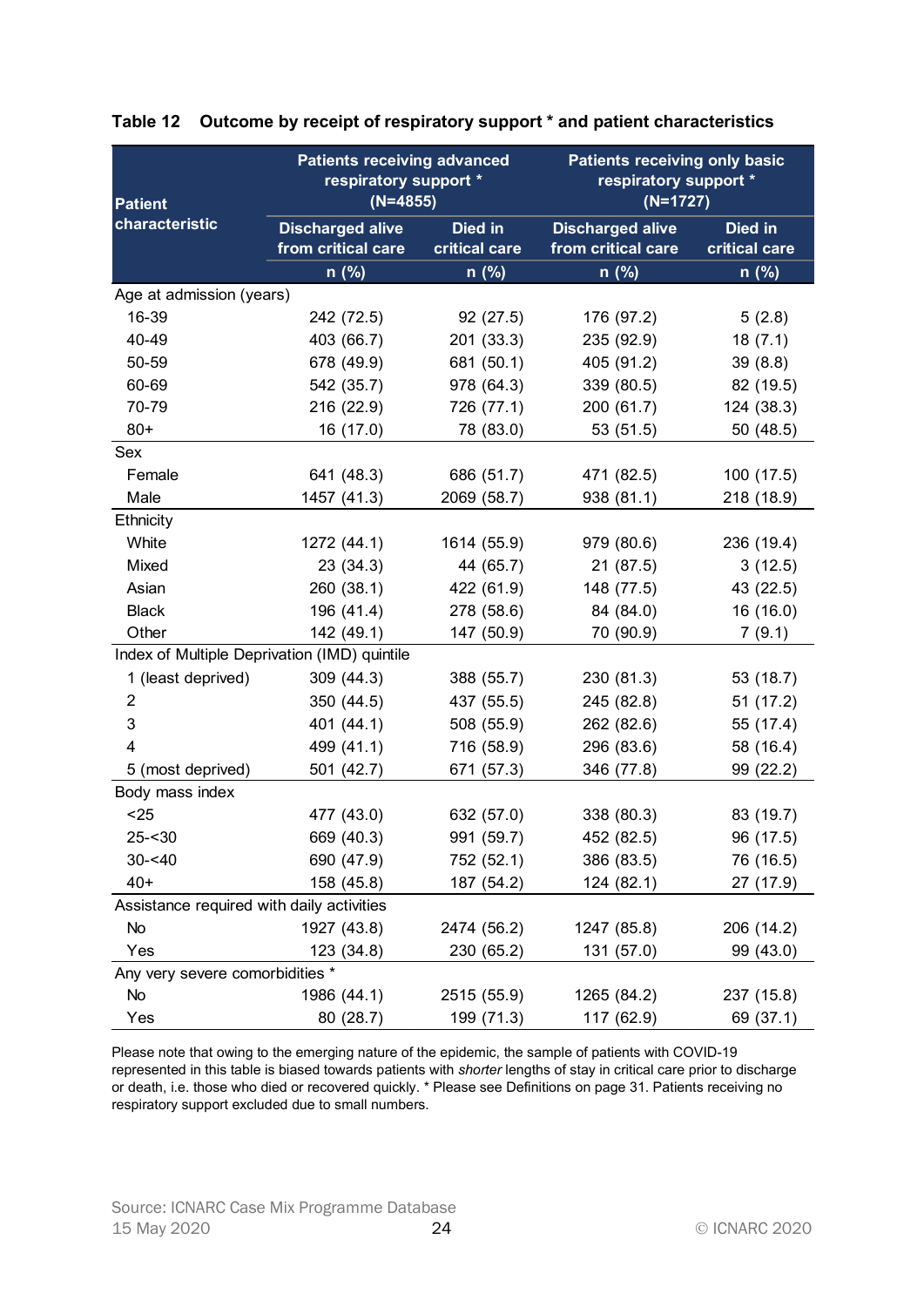| <b>Patient</b>                            | Patients receiving any renal<br>support *<br>$(N=1659)$ |                          | Patients not receiving any renal<br>support *<br>$(N=5089)$ |                          |
|-------------------------------------------|---------------------------------------------------------|--------------------------|-------------------------------------------------------------|--------------------------|
| characteristic                            | <b>Discharged alive</b><br>from critical care           | Died in<br>critical care | <b>Discharged alive</b><br>from critical care               | Died in<br>critical care |
|                                           | n (%)                                                   | n (%)                    | $n$ (%)                                                     | n (%)                    |
| Age at admission (years)                  |                                                         |                          |                                                             |                          |
| 16-39                                     | 39(50.6)                                                | 38 (49.4)                | 403 (87.0)                                                  | 60 (13.0)                |
| 40-49                                     | 119 (57.8)                                              | 87 (42.2)                | 540 (80.6)                                                  | 130 (19.4)               |
| 50-59                                     | 159 (33.8)                                              | 311 (66.2)               | 954 (69.8)                                                  | 413 (30.2)               |
| 60-69                                     | 132 (23.7)                                              | 426 (76.3)               | 780 (54.7)                                                  | 646 (45.3)               |
| 70-79                                     | 57 (17.5)                                               | 269 (82.5)               | 386 (39.5)                                                  | 591 (60.5)               |
| $80+$                                     | 4(18.2)                                                 | 18 (81.8)                | 74 (40.2)                                                   | 110 (59.8)               |
| Sex                                       |                                                         |                          |                                                             |                          |
| Female                                    | 129 (35.4)                                              | 235 (64.6)               | 1042 (65.1)                                                 | 558 (34.9)               |
| Male                                      | 381 (29.4)                                              | 913 (70.6)               | 2096 (60.1)                                                 | 1392 (39.9)              |
| <b>Ethnicity</b>                          |                                                         |                          |                                                             |                          |
| White                                     | 305 (32.7)                                              | 628 (67.3)               | 2038 (62.2)                                                 | 1237 (37.8)              |
| Mixed                                     | 5(38.5)                                                 | 8(61.5)                  | 40 (50.6)                                                   | 39 (49.4)                |
| Asian                                     | 64 (26.4)                                               | 178 (73.6)               | 362 (55.4)                                                  | 291 (44.6)               |
| <b>Black</b>                              | 74 (32.5)                                               | 154 (67.5)               | 217(60.1)                                                   | 144 (39.9)               |
| Other                                     | 22 (23.9)                                               | 70 (76.1)                | 197 (70.1)                                                  | 84 (29.9)                |
|                                           | Index of Multiple Deprivation (IMD) quintile            |                          |                                                             |                          |
|                                           | 82 (37.6)                                               | 136 (62.4)               | 475 (60.7)                                                  | 307 (39.3)               |
| 1 (least deprived)                        |                                                         |                          |                                                             |                          |
| 2                                         | 79 (31.2)                                               | 174 (68.8)               | 534 (62.4)                                                  | 322 (37.6)               |
| 3                                         | 110 (35.3)                                              | 202 (64.7)               | 570 (60.8)                                                  | 368 (39.2)               |
|                                           | 111(25.5)                                               | 324 (74.5)               | 726 (61.6)                                                  | 452 (38.4)               |
| 5 (most deprived)                         | 118 (28.5)                                              | 296 (71.5)               | 769 (61.6)                                                  | 479 (38.4)               |
| Body mass index                           |                                                         |                          |                                                             |                          |
| $25$                                      | 100(28.5)                                               | 251 (71.5)               | 765 (61.8)                                                  | 473 (38.2)               |
| $25 - 30$                                 | 142 (25.4)                                              | 416 (74.6)               | 1017 (60.0)                                                 | 677 (40.0)               |
| $30 - 40$                                 | 204 (37.6)                                              | 338 (62.4)               | 905 (64.7)                                                  | 494 (35.3)               |
| $40+$                                     | 43 (34.1)                                               | 83 (65.9)                | 245 (65.2)                                                  | 131 (34.8)               |
| Assistance required with daily activities |                                                         |                          |                                                             |                          |
| No                                        | 461 (30.5)                                              | 1052 (69.5)              | 2828 (63.2)                                                 | 1645 (36.8)              |
| Yes                                       | 39 (31.5)                                               | 85 (68.5)                | 240 (49.3)                                                  | 247 (50.7)               |
| Any very severe comorbidities *           |                                                         |                          |                                                             |                          |
| No                                        | 449 (30.2)                                              | 1039 (69.8)              | 2919 (62.7)                                                 | 1734 (37.3)              |
| Yes                                       | 55 (35.0)                                               | 102 (65.0)               | 164 (49.7)                                                  | 166 (50.3)               |

#### Table 13 Outcome by receipt of renal support \* and patient characteristics

Please note that owing to the emerging nature of the epidemic, the sample of patients with COVID-19 represented in this table is biased towards patients with shorter lengths of stay in critical care prior to discharge or death, i.e. those who died or recovered quickly. \* Please see Definitions on page 31. Includes 104 patients requiring chronic renal replacement therapy for end stage renal disease prior to critical care; outcomes for these patients are similar.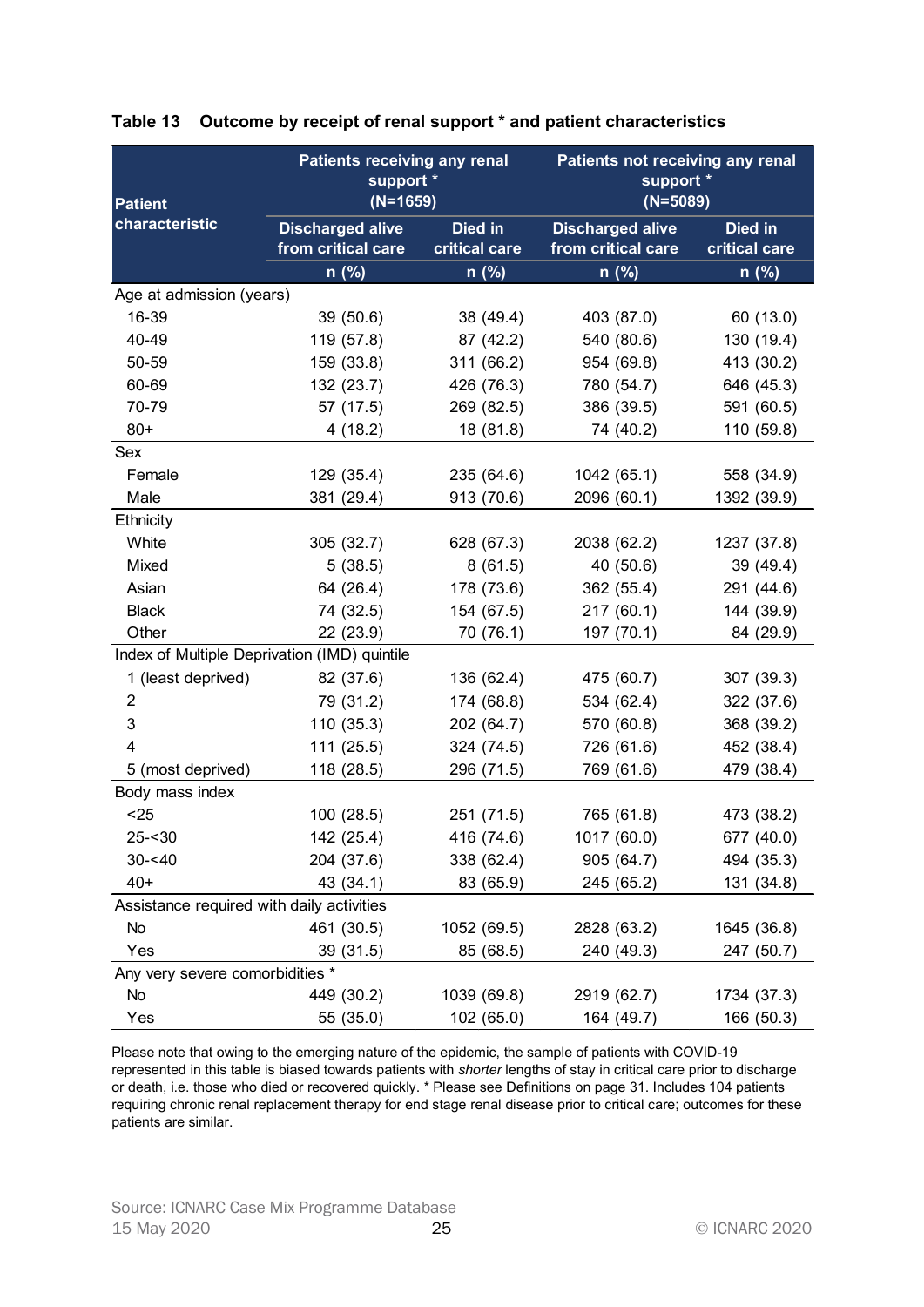# Multivariable analyses

Patient population:

- A multivariable Cox proportional hazards regression model was developed based solely on available data from patients critically ill with confirmed COVID-19 with a start of critical care between 1 March and 21 April 2020.
- All patients were followed up for a minimum of 7 days, and outcomes were censored at 30 days following the start of critical care. Patients discharged alive from hospital within 30 days, and those ending critical care within 30 days with missing hospital outcome were assumed to survive to 30 days.
- Patients either with a duration of critical care of less than 24 hours or with no data recorded for any core physiology (temperature, systolic blood pressure, heart rate or respiratory rate) were excluded.

Prognostic factors:

- Prognostic factors were selected, a priori, based on established relationships with outcome for critically ill patients and on emerging information from the COVID-19 pandemic.
- Continuous prognostic factors were assessed for non-linearity using restricted cubic splines with up to five knots.
- Missing data were imputed using fully conditional specification (with models fitted in ten multiply imputed datasets and results combined).

#### Results:

- Of 6989 patients, 58 had a duration of critical care of less than 24 hours and 595 had no data recorded for any core physiology; a cohort of 6336 patients were included in the model.
- The results of the multivariable modelling are presented in Figure 15, Figure 16 and Figure 17.

Explanation:

- The figures present the hazard ratio (solid lines or points) for values of each prognostic factor compared with a reference value (as indicated).
- A hazard ratio is a measure of how much more or less likely the event (death) is to occur.

For example, a patient aged 70 has a hazard ratio of approximately 2 compared with a patient aged 60; this means that they are twice as likely to die within 30 days of the start of critical care. In contrast, a patient aged 40 has a hazard ratio of approximately 0.5 compared with a patient aged 60; this means that they are half as likely to die within 30 days of the start of critical care. A hazard ratio of 1 means that the risk of death is the same.

 The hazard ratios indicate the association between each prognostic factor and the outcome adjusted for the effect of all the other variables in the model.

For example, the hazard ratio for dependency is adjusted for patients with dependency being older on average than those without dependency.

 The estimated hazard ratios are shown with 95% confidence intervals (as dashed lines or vertical spikes) indicating a range of possible values for the hazard ratio that will include the true value 19 times out of 20.

A manuscript reporting the full details of the modelling is being prepared for publication.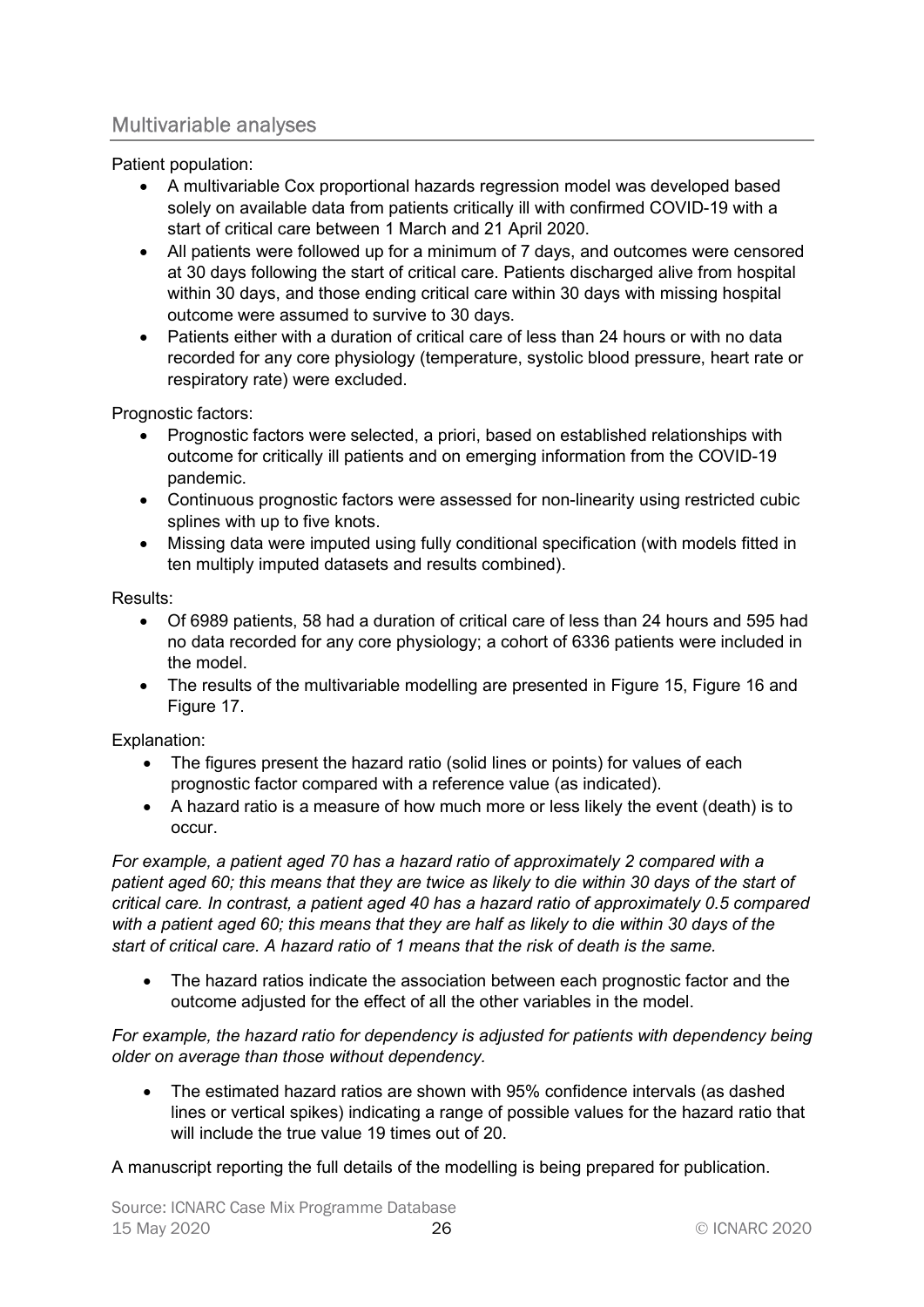

Figure 15 Hazard ratios and 95% confidence intervals from Cox proportional hazards regression model for death within 30 days following start of critical care: demographics and medical history

Please note that hazard ratios (HR) are reported relative to the median value for age (60 years) and the threshold for defining obesity for body mass index (30 kg/m<sup>2</sup>). Immunocompromised includes the conditions as defined on page 31 and also metastatic disease and haematological malignancy.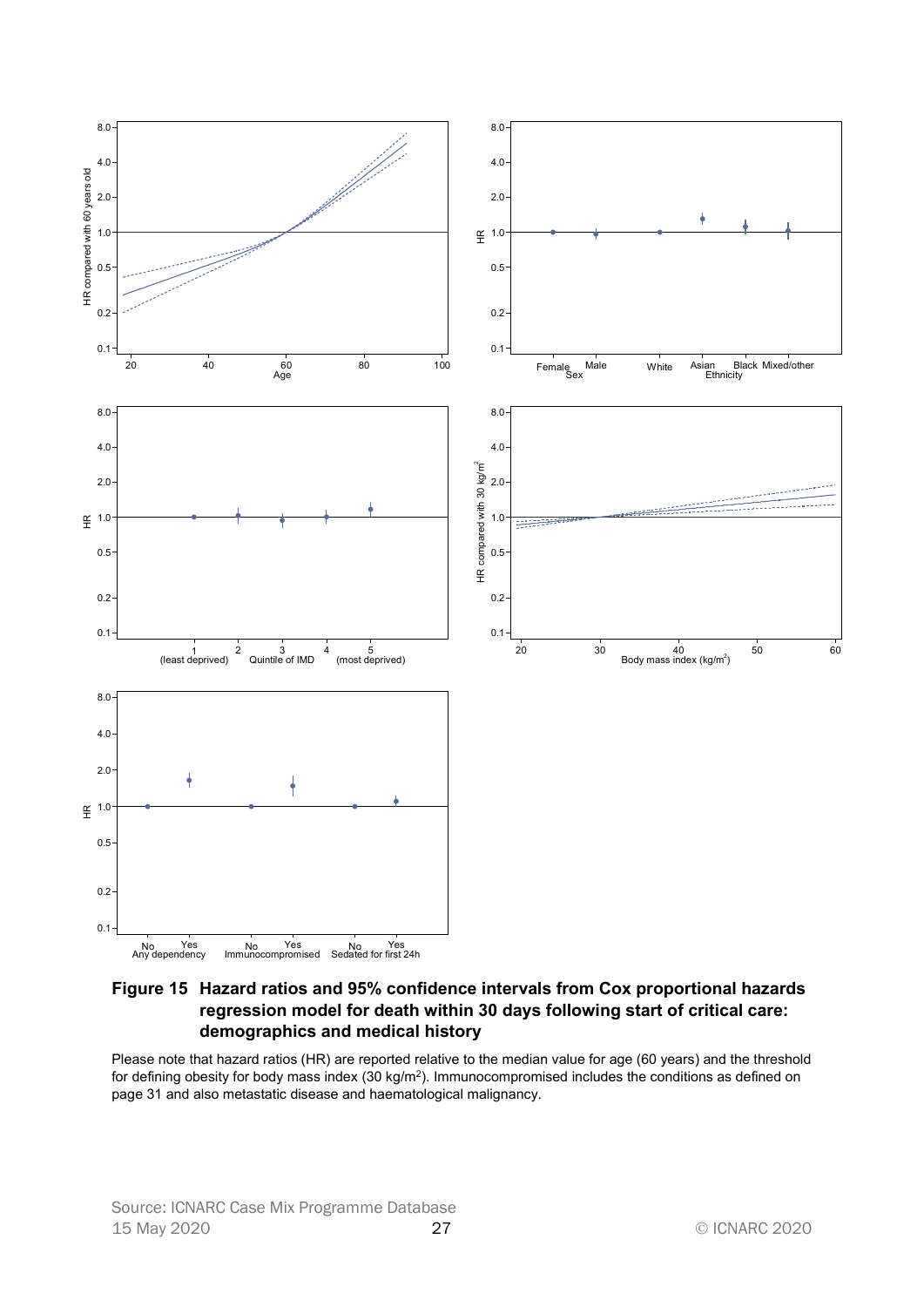

Figure 16 Hazard ratios and 95% confidence intervals from Cox proportional hazards regression model for death within 30 days following start of critical care: physiology (1)

Please note that hazard ratios (HR) are reported relative to the median value for each physiological parameter (as indicated on the y-axis) except for PaO2/FiO2 which is reported relative to the threshold for defining ARDS (26.7 kPa).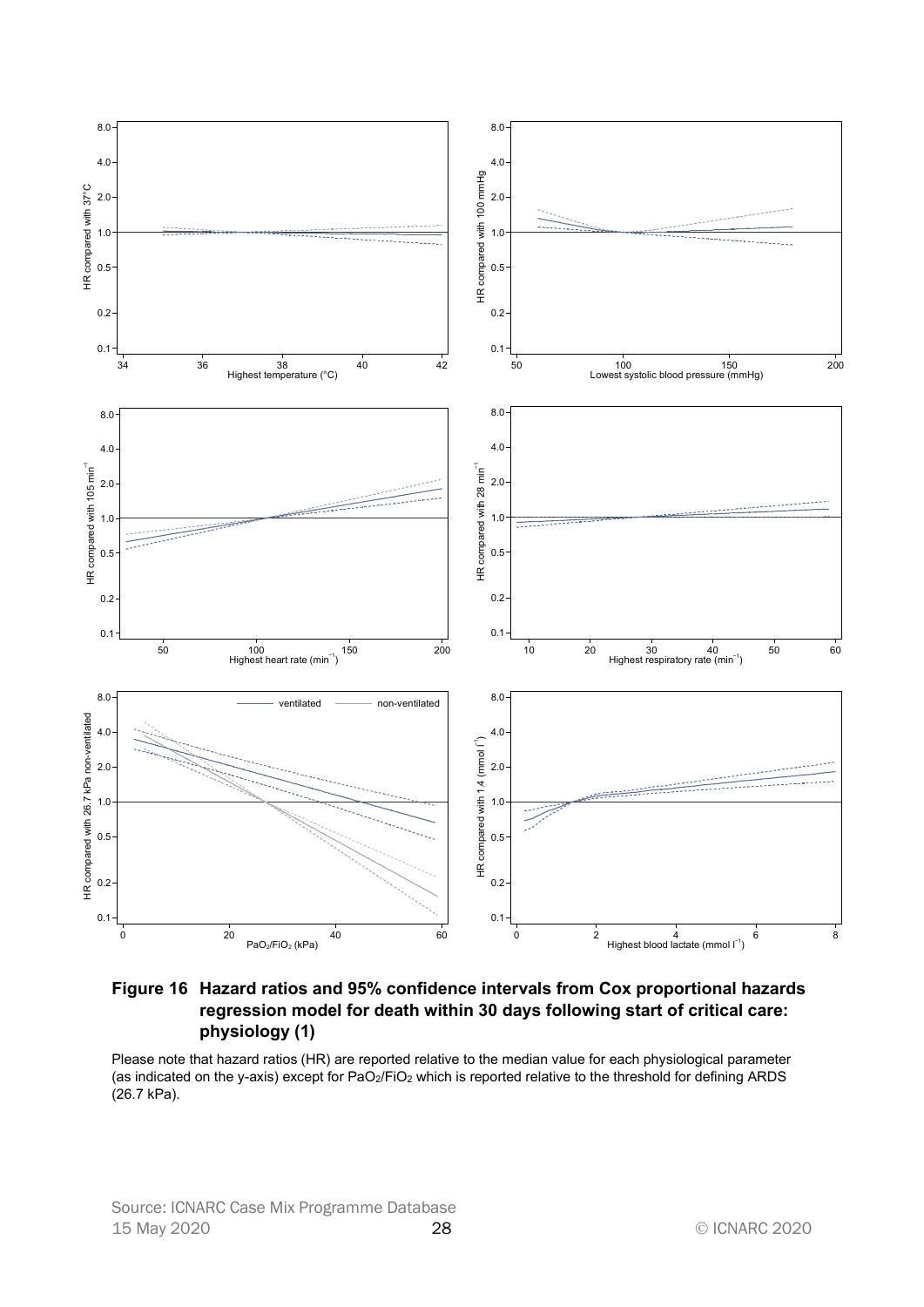

#### Figure 17 Hazard ratios and 95% confidence intervals from Cox proportional hazards regression model for death within 30 days following start of critical care: physiology (2)

Please note that hazard ratios (HR) are reported relative to the median value for each physiological parameter (as indicated on the y-axis).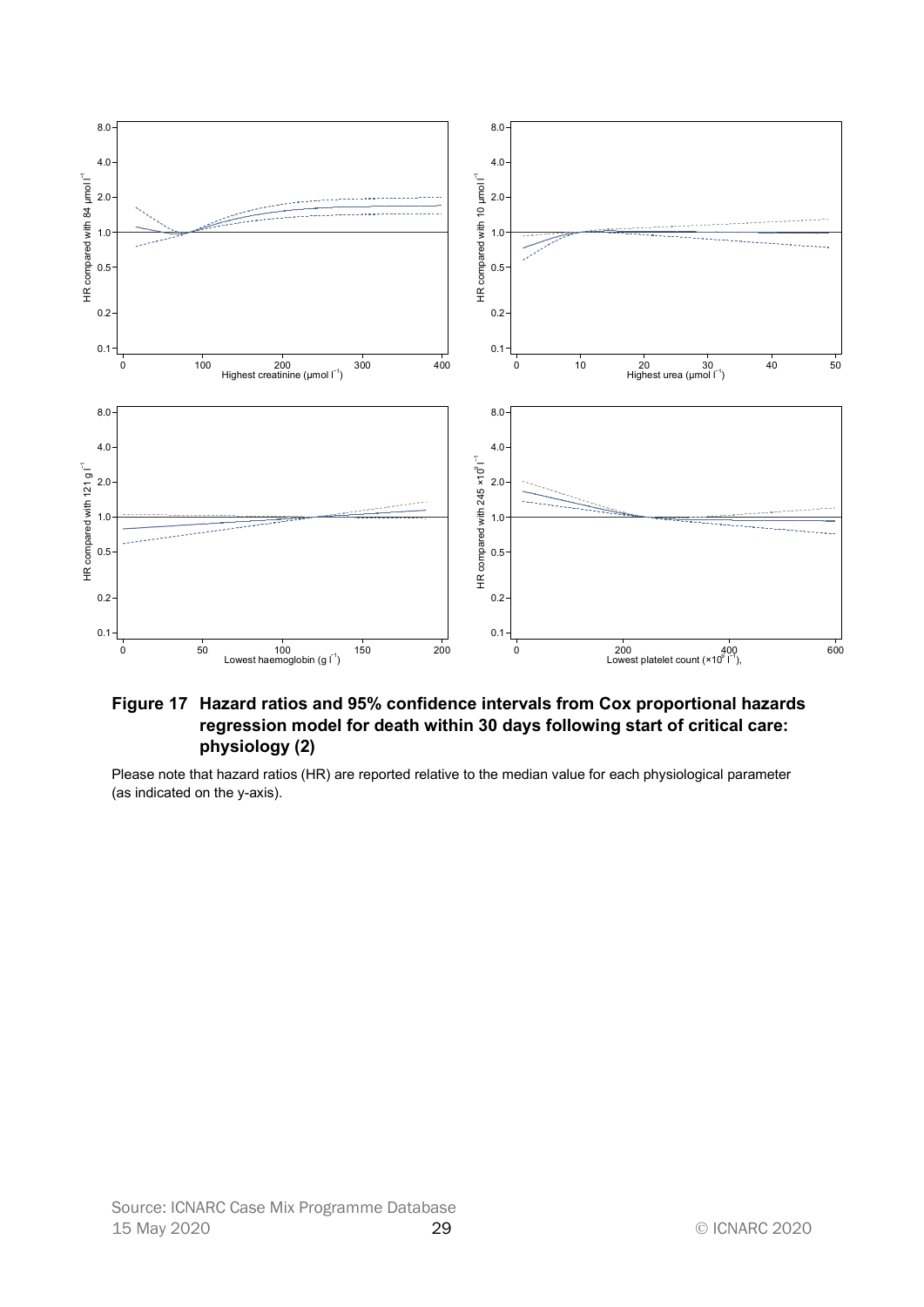# Data completeness

# Table 14 Data completeness of key variables

| Completeness of key variables is summarised in Table 14. |              |
|----------------------------------------------------------|--------------|
| Table 14<br>Data completeness of key variables           |              |
| <b>Variable</b>                                          | N missing %  |
| 24h variables (N=8699)                                   |              |
| NHS number (used to combine transfers and readmissions)  | 223(2.6)     |
| Age                                                      | 7(0.1)       |
| Sex                                                      | 5(0.1)       |
| Currently or recently pregnant                           | 11 $(1.8)$ † |
| Ethnicity                                                | 847 (9.7)    |
| Index of Multiple Deprivation                            | 169(1.9)     |
| <b>BMI</b>                                               | 687 (7.9)    |
| Prior dependency *                                       | 349(4.0)     |
| Very severe comorbidities                                | 273(3.1)     |
| Prior hospital length of stay                            | 22(0.3)      |
| CPR within previous 24h                                  | 112(1.3)     |
| Mechanical ventilation during the first 24h *            | 619(7.1)     |
| <b>APACHE II Score</b>                                   | 384 (4.4)    |
| PaO2/FiO2 ratio                                          | 916 (10.5)   |
| Outcome variables (N=6860)                               |              |
| Length of stay in critical care                          | 53(0.8)      |
| Advanced respiratory support *                           | 101(1.5)     |
| Basic respiratory support *                              | 95(1.4)      |
| Advanced cardiovascular support *                        | 105(1.5)     |
| Basic cardiovascular support *                           | 92(1.3)      |
| Renal support *                                          | 112(1.6)     |
| Liver support *                                          | 121(1.8)     |
| Neurological support *                                   | 121(1.8)     |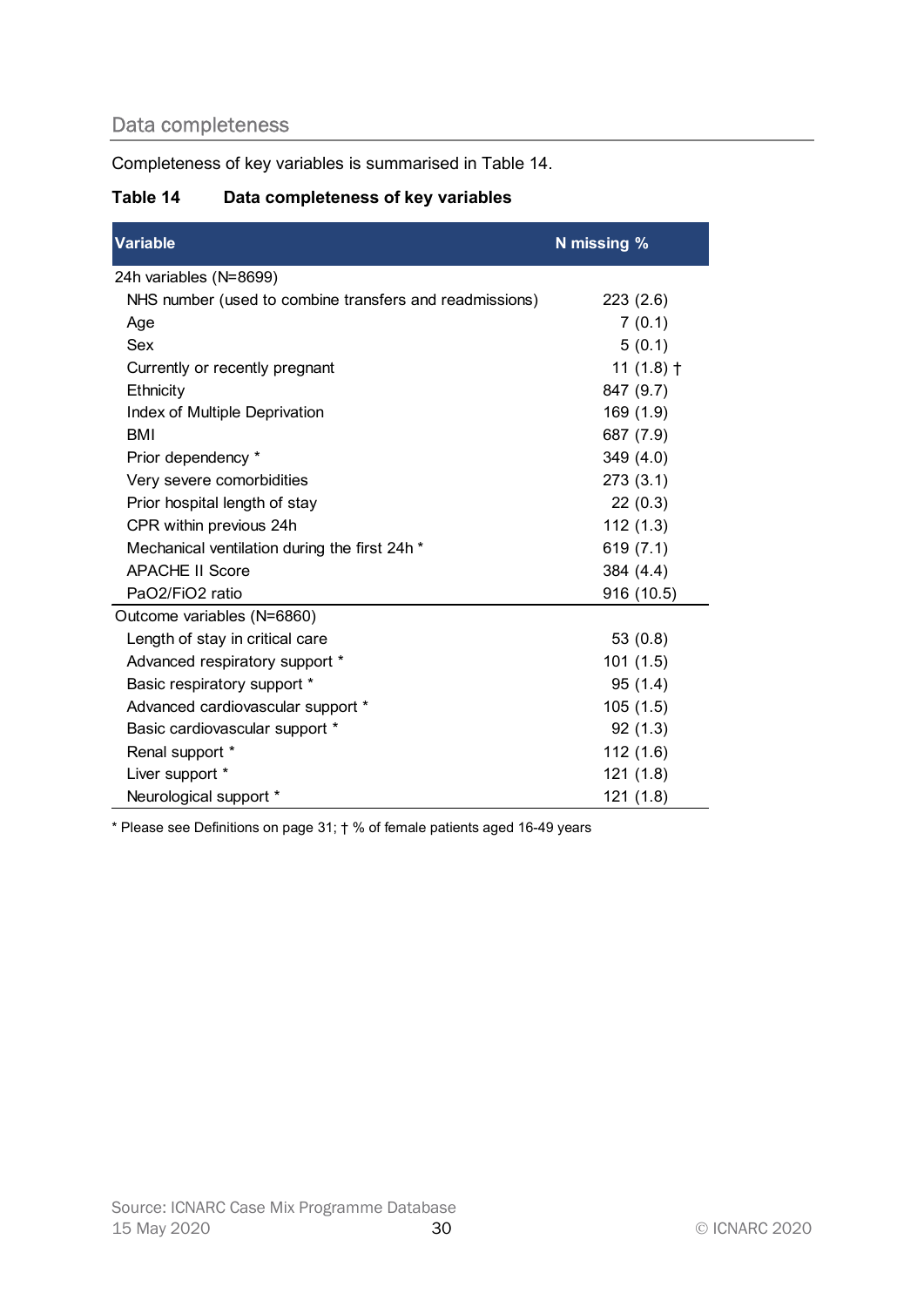# **Definitions**

Patients are classified as either:

- Notification only received: ICNARC has received a notification of the patient's admission to critical care but has not received any patient data from the first 24 hours or beyond
- 24h data only received: ICNARC has received patient data relating to the first 24 hours in critical care but has not yet been notified of the patient's critical care outcome
- Outcome data received: ICNARC has received submission of data relating to the patient's critical care outcome (e.g. survival, length of stay, duration of organ support) (Please note: to ensure that data are as complete and up-to-date as possible, we have begun transitioning to allow units to submit a reduced set of minimum outcome data, less than is ordinarily included in the full Case Mix Programme)
- Hospital outcome data received: Data have been updated with outcomes at ultimate discharge from hospital (Please note: this data is currently limited for patients with COVID-19 and not included in this report)

Index of Multiple Deprivation (IMD) is based on the patient's usual residential postcode (assigned at the level of Lower Layer Super Output Area) according to:

- English Index of Multiple Deprivation 2019 for postcodes in England
- Welsh Index of Multiple Deprivation 2019 for postcodes in Wales
- Northern Ireland Multiple Deprivation Measure 2017 for postcodes in Northern Ireland

Body mass index is calculated as the weight in kilograms divided by the height in metres squared. Weight and height values may have been measured or estimated.

Very severe comorbidities must have been evident within the six months prior to critical care and documented at or prior to critical care:

- Cardiovascular: symptoms at rest
- Respiratory: shortness of breath with light activity or home ventilation
- Renal: renal replacement therapy for end-stage renal disease
- Liver: biopsy-proven cirrhosis, portal hypertension or hepatic encephalopathy
- Metastatic disease: distant metastases
- Haematological malignancy: acute or chronic leukaemia, multiple myeloma or lymphoma
- Immunocompromise: chemotherapy, radiotherapy or daily high dose steroid treatment in previous six months, HIV/AIDS or congenital immune deficiency

Mechanical ventilation during the first 24 hours was identified by the recording of a ventilated respiratory rate, indicating that all or some of the breaths or a portion of the breaths (pressure support) were delivered by a mechanical device. This usually indicates invasive ventilation; BPAP (bilevel positive airway pressure) would meet this definition but CPAP (continuous positive airway pressure) does not.